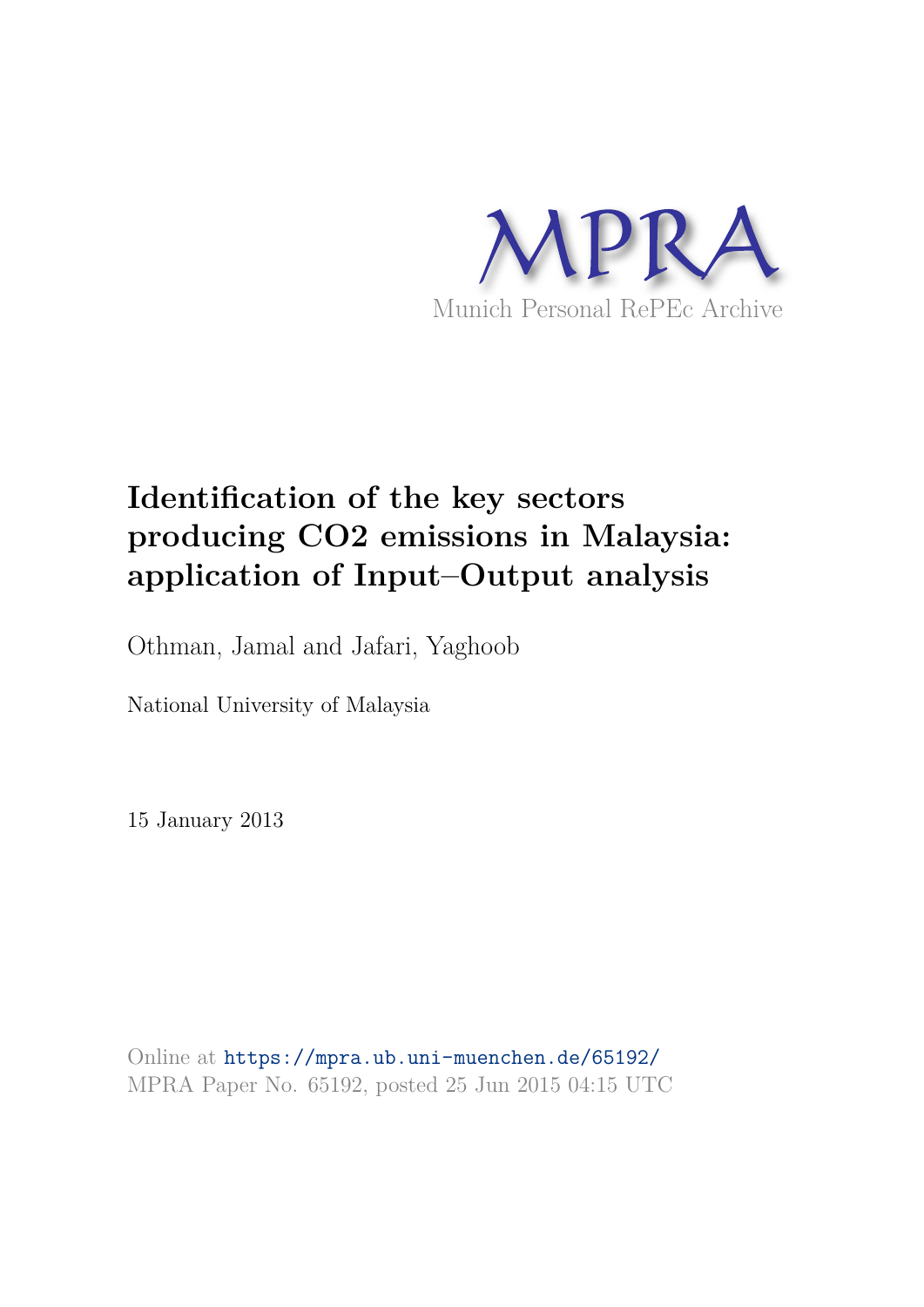## **Identification of the "Key" Sectors Producing CO2 Emissions in Malaysia: Application of Input**–**Output Analysis**

By

Jamal Othman<sup>1,\*</sup> and Yaghoob Jafari<sup>2</sup>

*<sup>1</sup>Faculty of Economics and Management, National University of Malaysia, Bangi* 

*<sup>2</sup>Former post doctoral associate, Faculty of Economics and Management, National University of Malaysia, Bangi* 

\*Corresponding author; Email: jortman@ukm.edu.my

#### **Abstract**

An important challenge for many countries in the quest toward a low carbon economy is the identification of the "key" economic sectors that are responsible for  $CO<sub>2</sub>$  emissions and what policy initiatives might be appropriate to address these emissions taking into account the role played by the different productive sectors and their relationship with other sectors and atmospheric pollution. This paper applies the Input–Output analysis to identify the key economic sectors producing  $CO_2$  emissions in Malaysia from the production perspective. It allows us to identify the sectors that deserve more consideration for mitigation policies. Results indicate the primary key sectors that demonstrated strong distributive and total effects were dominated by the energy industry and transportation sectors. The choice of demand-or supply-side measures to mitigate the  $CO<sub>2</sub>$  emissions is deliberated at the end of the paper.

KEYWORDS: Emission elasticities for Malaysia; Malaysian Input–Output analysis; Malaysian key sectors in carbon emissions; Carbon emission mitigation

JEL CODES; D57, Q54, Q43

### **Introduction**

 In light of global climate change issues, most countries of the world including Malaysia are attempting to reduce the amount of  $CO<sub>2</sub>$  emission generated from their economic activities. Malaysia made a voluntary pledge in the 2009 COP15 in Copenhagen to reduce her  $CO<sub>2</sub>$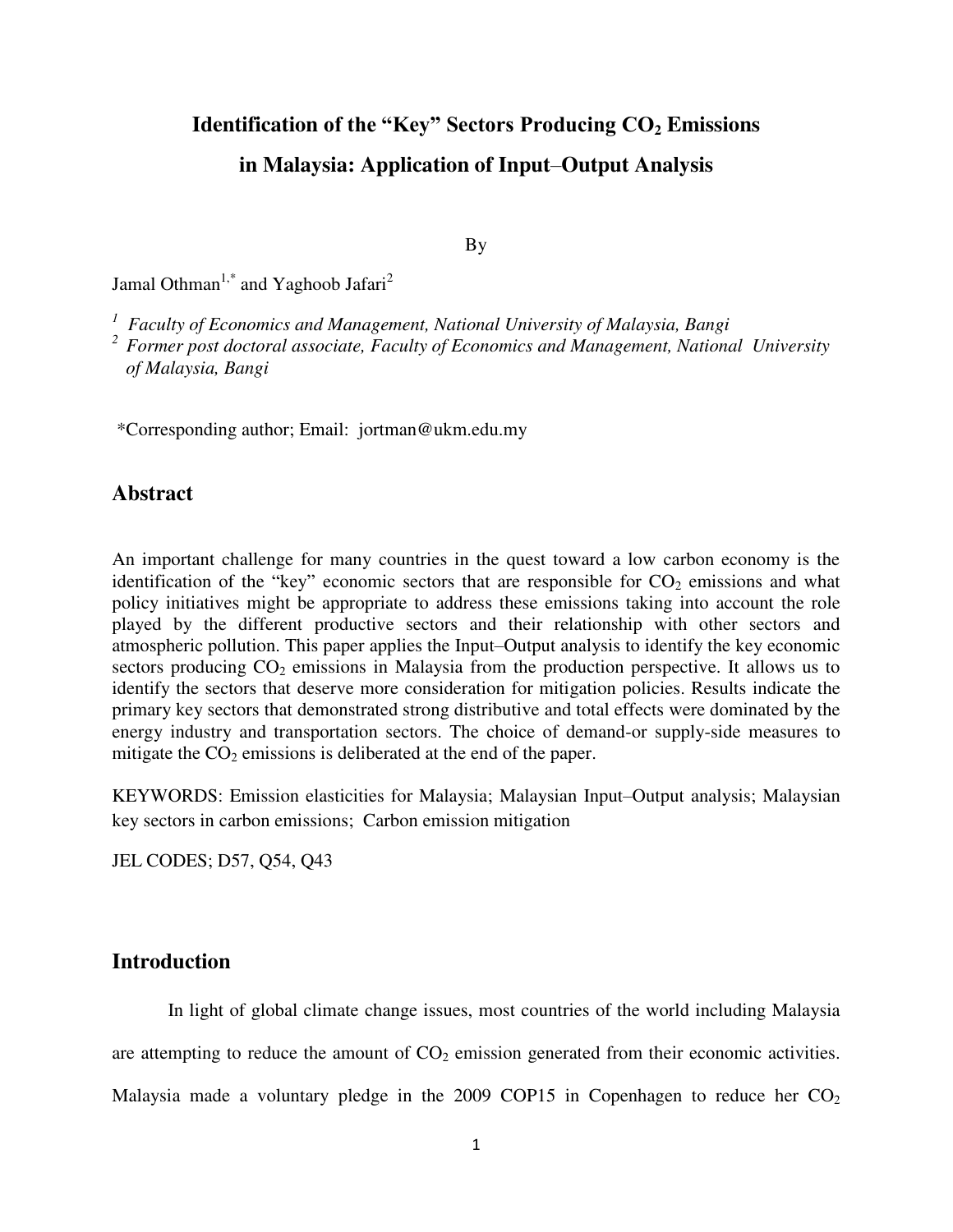emission-GDP intensity by up to 40% by 2020 relative to the 2005 baseline. In this regard, the government is considering several policy options such as environmental standards, carbon taxation, energy efficiency, land use changes, and development of her renewable energy industry.

 Given the economy-wide effects that any emission mitigation entails, it is essential to identify the key sectors in  $CO<sub>2</sub>$  emission and the inter-relationship between economic sectors. For example, a relatively small number of sectors whose first impulse may produce small emission changes may ultimately affect substantially both the economy and the environment as a whole, or vice versa. Further, it is important to establish whether any economic sector is a polluter through its own production process, or if it is key because it encourages other sectors to produce outputs or intermediate inputs that have such consequences. Therefore, sectors with different level and kind of linkages deserve different kind of policy intervention*.* Zhang et al., [1] for instance, illustrate that the traditional way of analyzing energy consumption and hence emissions, which emphasizes on direct energy consumption, disregards the complex intersectoral energy flows and is insufficient for making robust energy policies.

 An important challenge for Malaysia in the quest toward a low carbon economy is the identification of the major economic sectors that are responsible for  $CO<sub>2</sub>$  emissions and what policies might be appropriate to mitigate these emissions. A useful approach is to examine the inter-sectoral linkages in terms of  $CO<sub>2</sub>$  emissions as the economy grows. From such an analysis, the economic sectors with negative performance, the so-called "key"<sup>1</sup> sectors can be known.

l

<sup>&</sup>lt;sup>1</sup> Following Alcantara and Padilla [2], we use the term key in this paper to denote that it is not identical with the same term that is typically used in the input–output literature.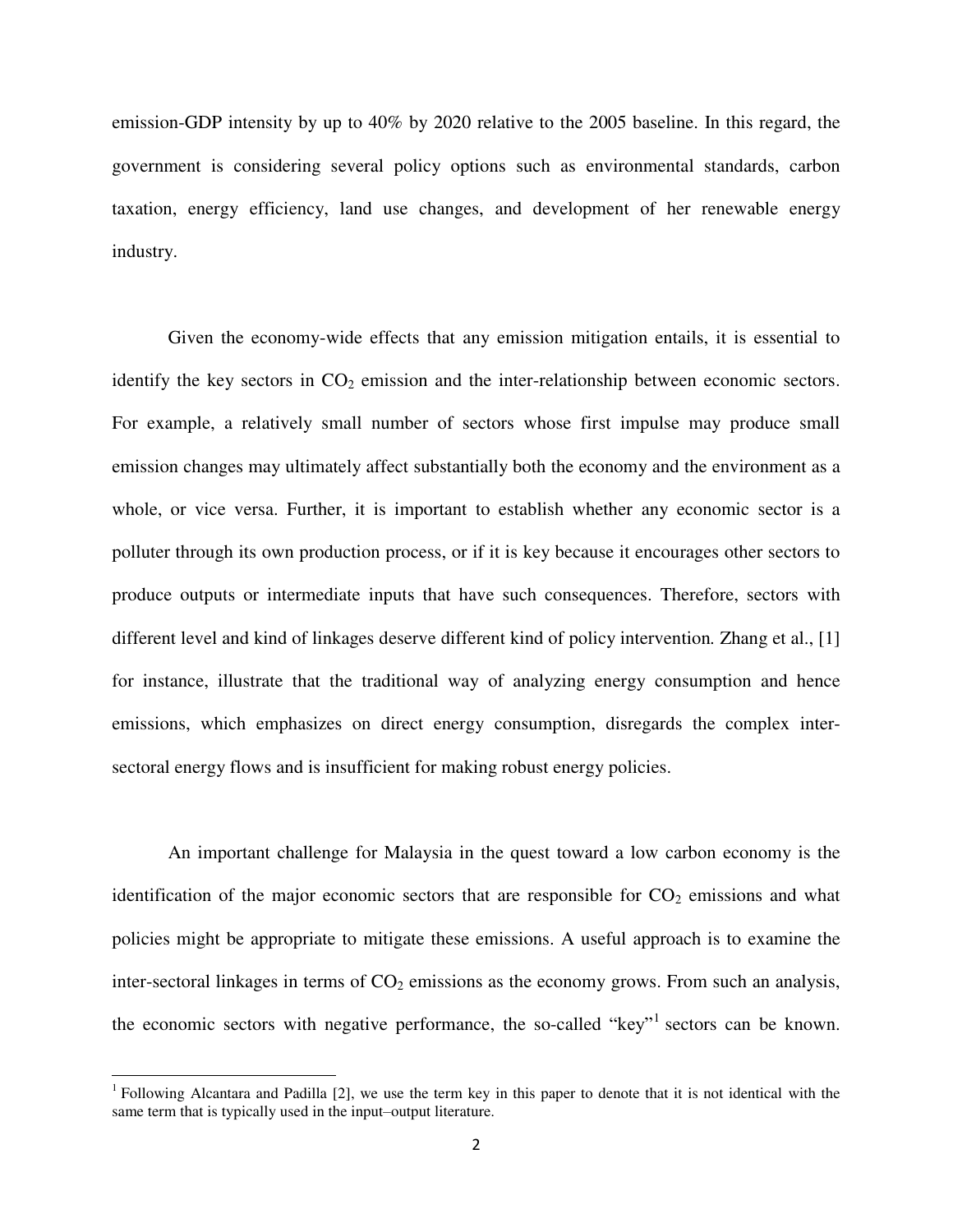Specifically, knowledge of key sectors is useful to understand how they are inter-related and what emission reduction initiatives will be implemented.

 It is also important to note that knowledge of inter-sectoral linkages in carbon emission may not be essential should emission trading or caps on emission is imposed across all sectors in the economy. In such a situation, industries simply identify the efficient emission level or total pollution abatement according to their respective marginal abatement cost. However, development of the local carbon market for a domestic carbon trading scheme may not very likely to happen in Malaysia in the near future due to the sophistication of such instruments and the lack of experience in the use of economic instruments in managing her natural environment.

 The basis for the identification of the concept of "key sectors" goes back to Rasmusen [3] and Hirschman [4]. They suggested the use of an input–output (I–O) framework to measure the structural interdependence through backward and forward inter-sectoral linkages, arguing that economic development and structural change are driven primarily by sectors with above-average inter-linkages. Consequently, the identification of key sectors was developed and was determined by the multiplier effects of final demand, i.e., from a demand-driven perspective. Such a procedure forms the bulk of input–output analysis in the literature.

 Departing from the traditional application of I–O analysis, Hayami et al. [5] developed a procedure on how the I–O analysis can be used to estimate the production and consumption of greenhouse gases, conditional on production technology and consumer preferences. Alcantara and Padilla [6] proposed an I-O methodology for the determination of the key sectors responsible for  $CO<sub>2</sub>$  emissions from the final energy consumption side.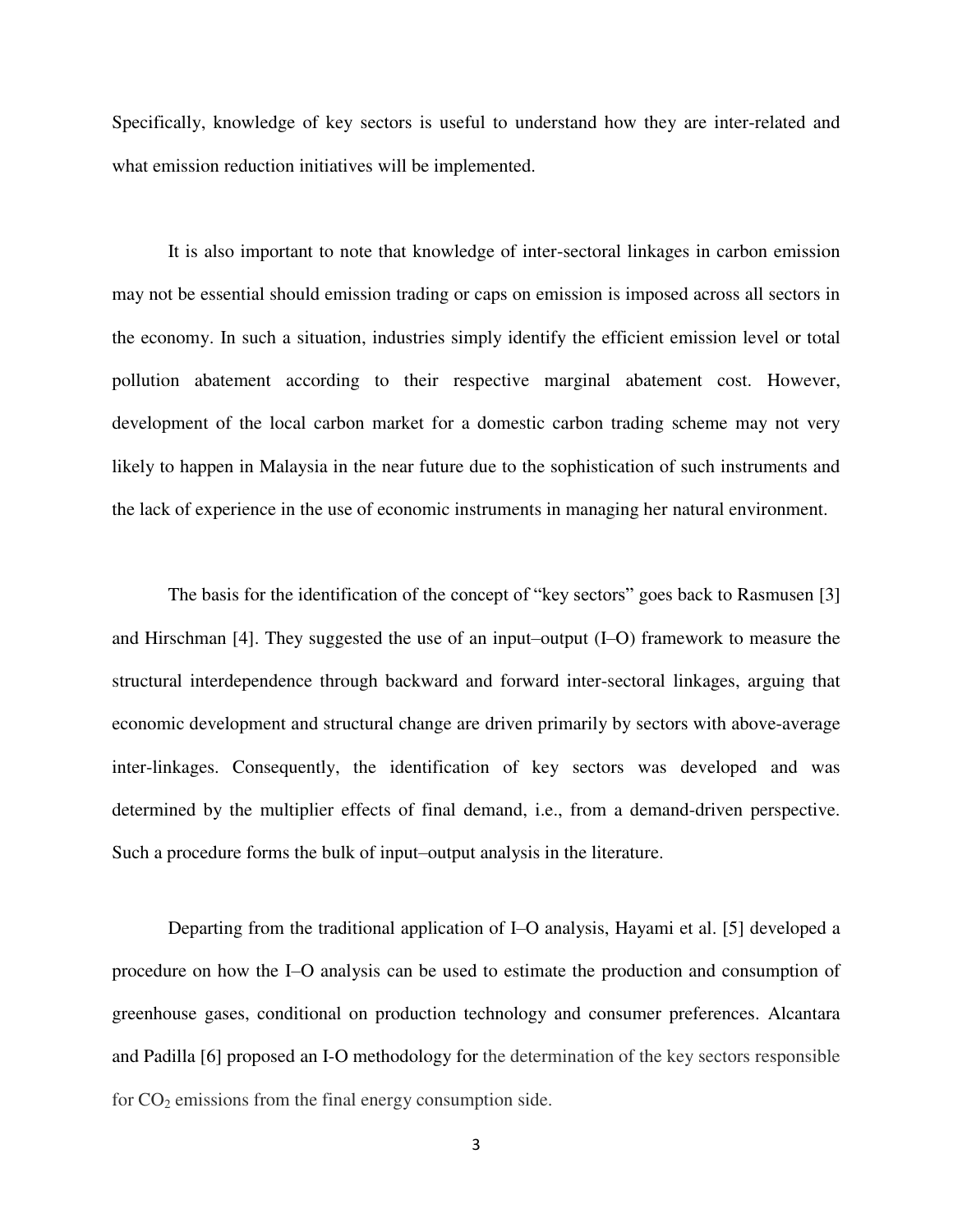More recently, Alcantara and Padilla [2] developed an I–O methodology that enables the identification of the key sectors from the supply perspective and applied it to the Spanish economy. While the original key sectors developed by Rasmussen and Hirschman were primarily driven by demand, the determination of key sectors in Alcantara and Padilla [2] is value-added driven. The latter framework has gained increasing attention, as reflected in the works of Tarancon and Rio [7], Reyes[8], and Jodar [9], among several others.

 The Malaysian Department of Environment stated in its special report on air pollution that power stations, motor vehicles and open burning are the main contributors to the country's growing emissions [10]. However, the report simply states the key sectors in  $CO<sub>2</sub>$  emissions are based on the quantum of direct emissions. Such a definition ignores the interaction of a particular sector with the other sectors of the economy, and only considers the emission from direct or first level impulse. As aforementioned, some sectors may produce relatively small emissions directly, however, they may ultimately lead to strong emission effects in the economy via the use of its outputs by other sectors. Therefore, to reduce  $CO<sub>2</sub>$ , it is important that the key sectors of the Malaysian economy are identified through an appropriate procedure. To date such studies have not been attempted for Malaysia.

 This study applies the method as developed by Alcantara and Padilla [2] to the case of Malaysia. It implements an I–O analysis from the production perspective and computing the income elasticity of emissions to establish the key sectors. This forms the basis to devise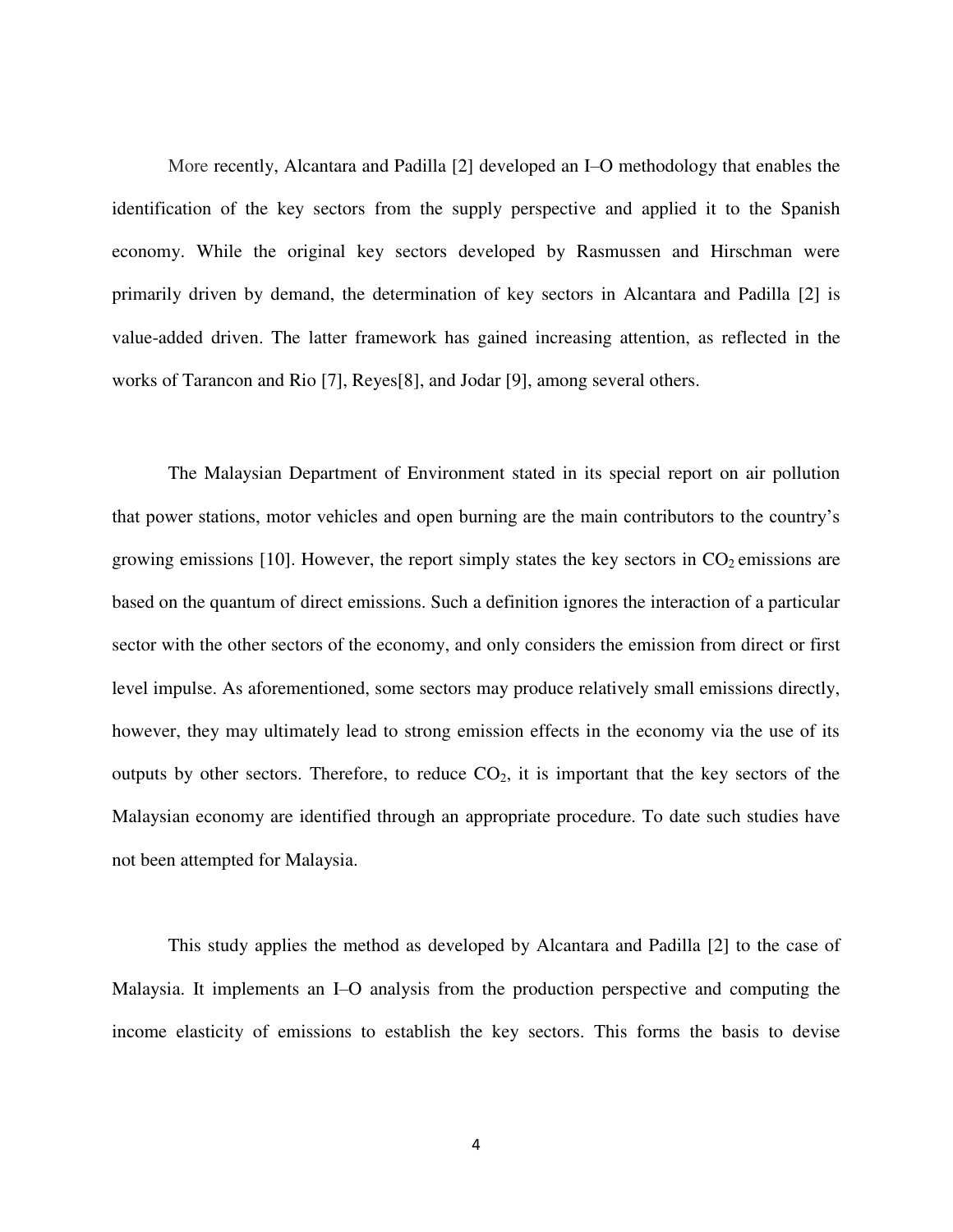appropriate  $CO<sub>2</sub>$  reduction initiatives in light of the country's pursuit to move toward a greener economy.

#### **Materials and Methods**

The key sectors in  $CO<sub>2</sub>$  emissions were identified by calculating the emission elasticities that describe the relationship between  $CO<sub>2</sub>$  emissions and the income generated in the country.

 Following closely the notations and frameworks used in Alcantara and Padilla [2], for an *n*-sector economy let x be the  $nx1$  vector of total productions and v be the  $nx1$  vector of value added in the I–O absorption matrix. A is the  $n x n$  matrix of technical coefficient, with the  $a_{ij}$ referring to the use of input  $i$  in the production of output  $j$ . Notation  $u$  is the  $nx1$  unitary vector, while *s*is annx1 vector of value added coefficients with characteristic elements  $S_j = \frac{v_j}{x_i}$  $\frac{y_j}{x_j}$ . Scalar C denotes the total level of  $CO_2$  emission, while c is a  $nx1$  vector of direct  $CO_2$  emissions from each sector,  $g$  is a  $nx1$  vector of the distribution of total emissions among the productive sectors with the characteristic element of  $g_i = \frac{c_i}{c}$  $\sum_{i=1}^{n} g_i = 1$ . The *hat* notation shows the identification of a vector in a square matrix where its principal diagonal is the element of the vector and off diagonal elements are zeroes. Further, the prime notation (') refers to a transposed vector or matrix.

From the supply perspective, the system of *n* linear equations shows that the total production is equal to the sum of intermediate inputs and the value added:

$$
x = \hat{x}A'u + v \tag{1}
$$

By pre-multiplying both sides of (1) by  $\hat{\chi}^{-1}$ , we obtain equation 2: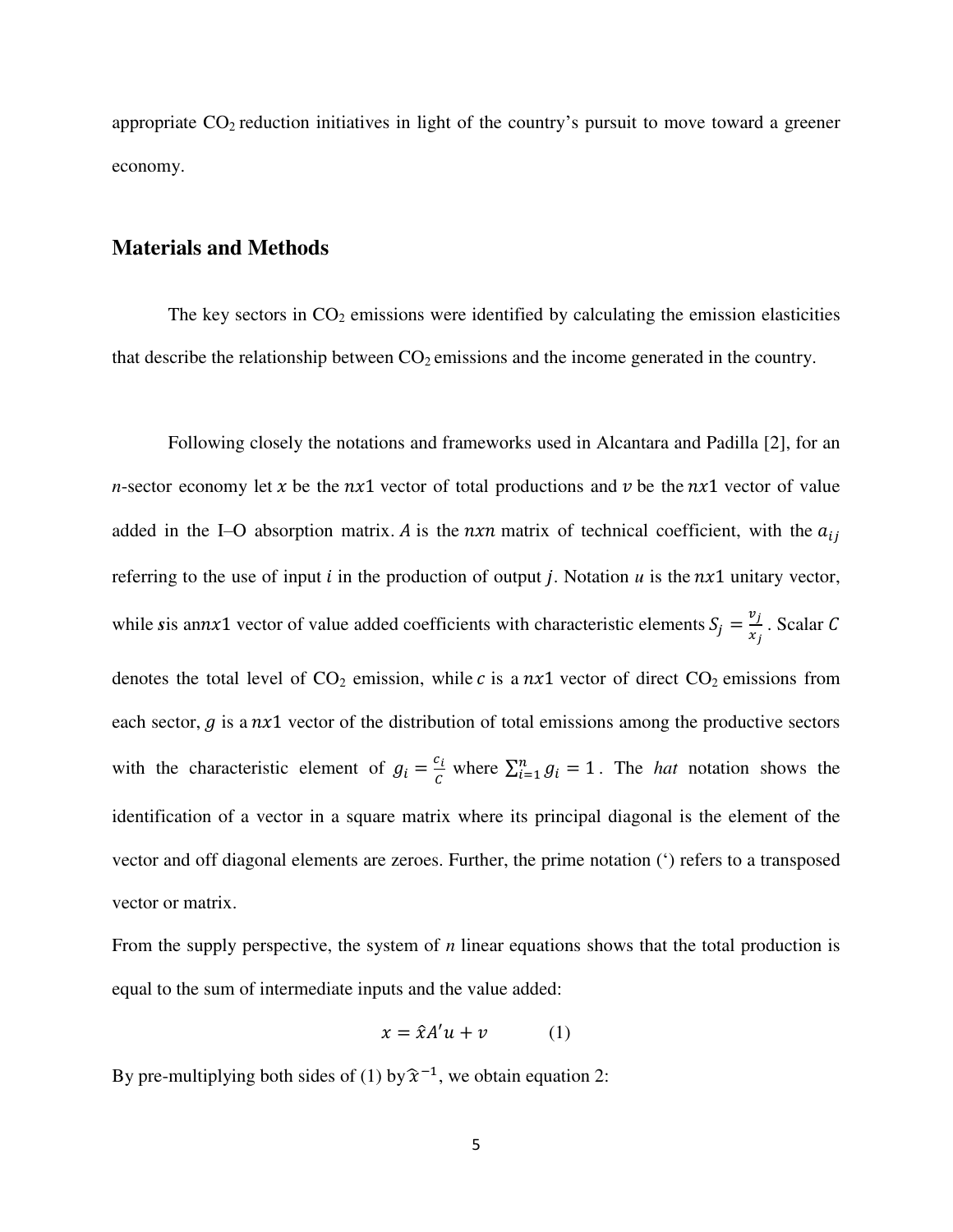$$
u = A'u + s \tag{2}
$$

Rearranging  $(2)$  and solving it for  $u$  will yield the following form:

$$
u = (I - A')^{-1}s \qquad (3)
$$

Let  $c$  be a vector of sectoral direct  $CO_2$  emissions as previously defined; by pre-multiplying both sides of (3) with  $\hat{c}$ , we will obtain

$$
c = \hat{c}(I - A')^{-1}s \qquad (4)
$$

Considering that

$$
c = Cg, \tag{5}
$$

by plugging (5) into (4), we obtain

$$
c = C\hat{g}(I - A')^{-1}s \quad (6)
$$

By pre-multiplying both sides of  $(6)$  byw, the sectoral emission  $(c)$  in the left-hand side will be translated to the scalar  $(C)$ , while the right-hand side remains unchanged:

$$
C = Cg'(I - A')^{-1}s \tag{7}
$$

Any proportional increase in the value added ( $\alpha = \frac{\Delta v_j}{v_j}$  $v_j$ ) would increase the total amount of emissions by  $\Delta C$ , as shown in equation (8):

$$
\Delta C = C g' (I - A')^{-1} s \propto (8)
$$

Dividing both sides of equation by  $C$  yields

$$
\frac{\Delta C}{c} = g'(I - A')^{-1} s \propto (9)
$$

By the diagonalization of *s* in Eq.9 and assuming  $\alpha = 1\%$ , we have

$$
\epsilon_i' = g'(I - A')^{-1}\hat{s} \tag{10}
$$

Here,  $\epsilon_i$  denotes the elasticities that reflect the proportional change in emissions from a percentage change in the value added or income of sector *j*. It is also known as the income elasticity of emissions. The characteristic element of  $\epsilon_i$  is written as follows: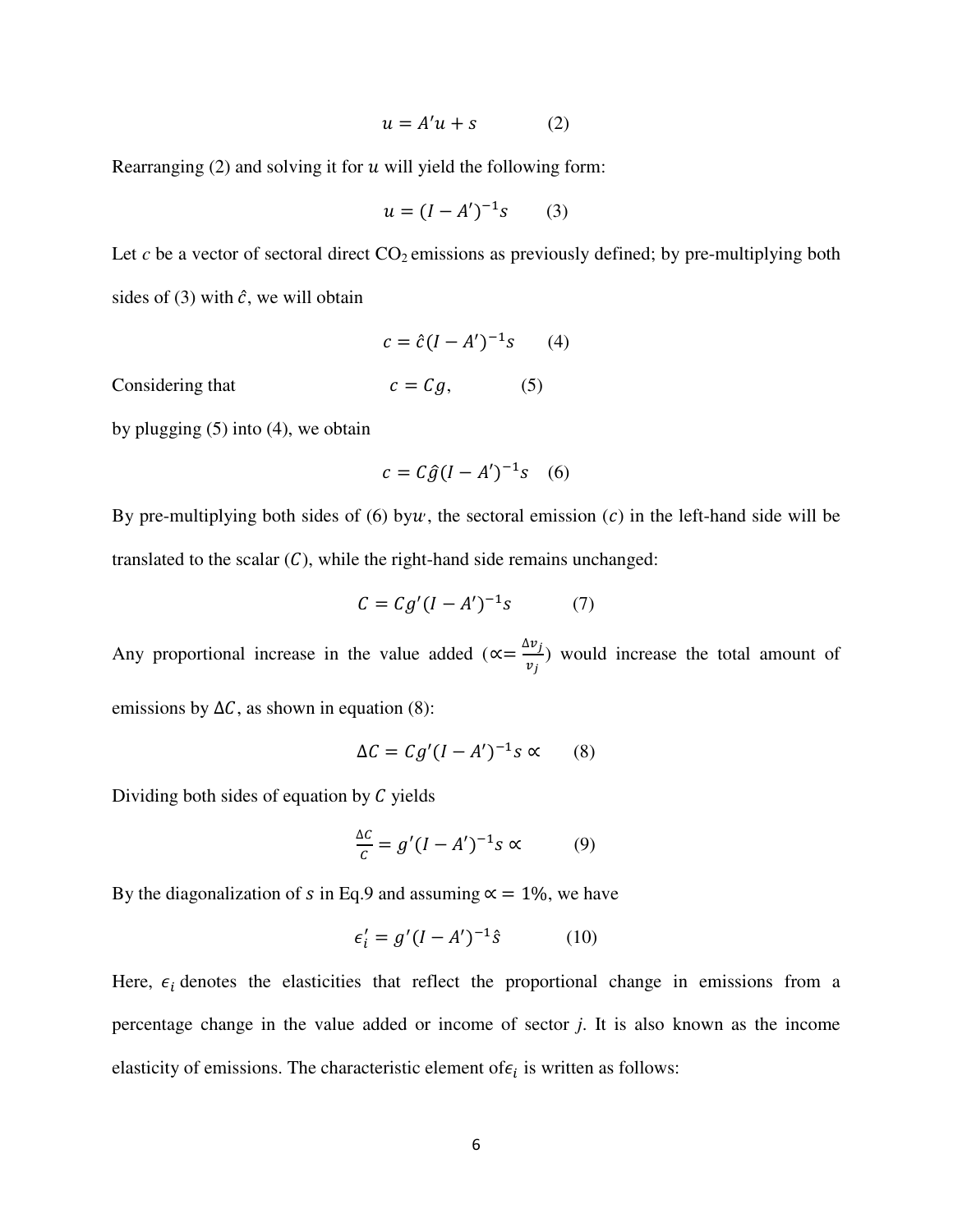$$
\epsilon_{i} = \frac{\frac{\Delta C}{C}}{\frac{\Delta v_{j}}{v_{j}}}
$$
(11)

High emission elasticity indicates the level of  $CO<sub>2</sub>$  emissions is highly responsive to changes in the value added generated by the respective sector.

For greater flexibility of interpretation, the g ′ is diagonalized such that Eq.9 becomes

$$
E^{\nu} = \hat{g}(I - A')^{-1}\hat{s} \qquad (12)
$$

The characteristic element of  $E^v$  denoted by  $E_{ij}^v$  shows the percentage change in the emission of sector  $i$  due to a 1% increase in the income (value added) generated in sector  $j$ .

 The total impact of an increase in the value added of sector *j* in the economy is measured by summing the elements over the *i* row (column sum),  $\sum_{i=1}^{n} E_{ij}^{V}$   $\forall j = 1, ..., n$ . This expression explains the percentage change in total  $CO<sub>2</sub>$  emissions in response to a 1% increase in the value added generated by sector *j*.

On the other hand, the sum of the elements over *j*,  $\sum_{j=1}^{n} E_{ij}^{V}$   $\forall i = 1, ..., n$ , indicates the distributive effect of a 1% change in the overall value added (national income) on the emissions generated by the i<sup>th</sup> sector.

Following Tarancon and Del Rio  $[7]$ , the relevant sectors in  $CO<sub>2</sub>$  emissions are identified based on the rescaled elasticities*.* This is done by using the following formulae:

$$
\frac{\sum_{i=1}^{n} E_{ij}^{V}}{\frac{\sum_{j=1}^{n} E_{ij}^{V}}{n}} * 100 \qquad (13) \qquad \text{and} \qquad \frac{\sum_{j=1}^{n} E_{ij}^{V}}{\frac{\sum_{i=1}^{n} E_{ij}^{V}}{n}} * 100 \qquad (14)
$$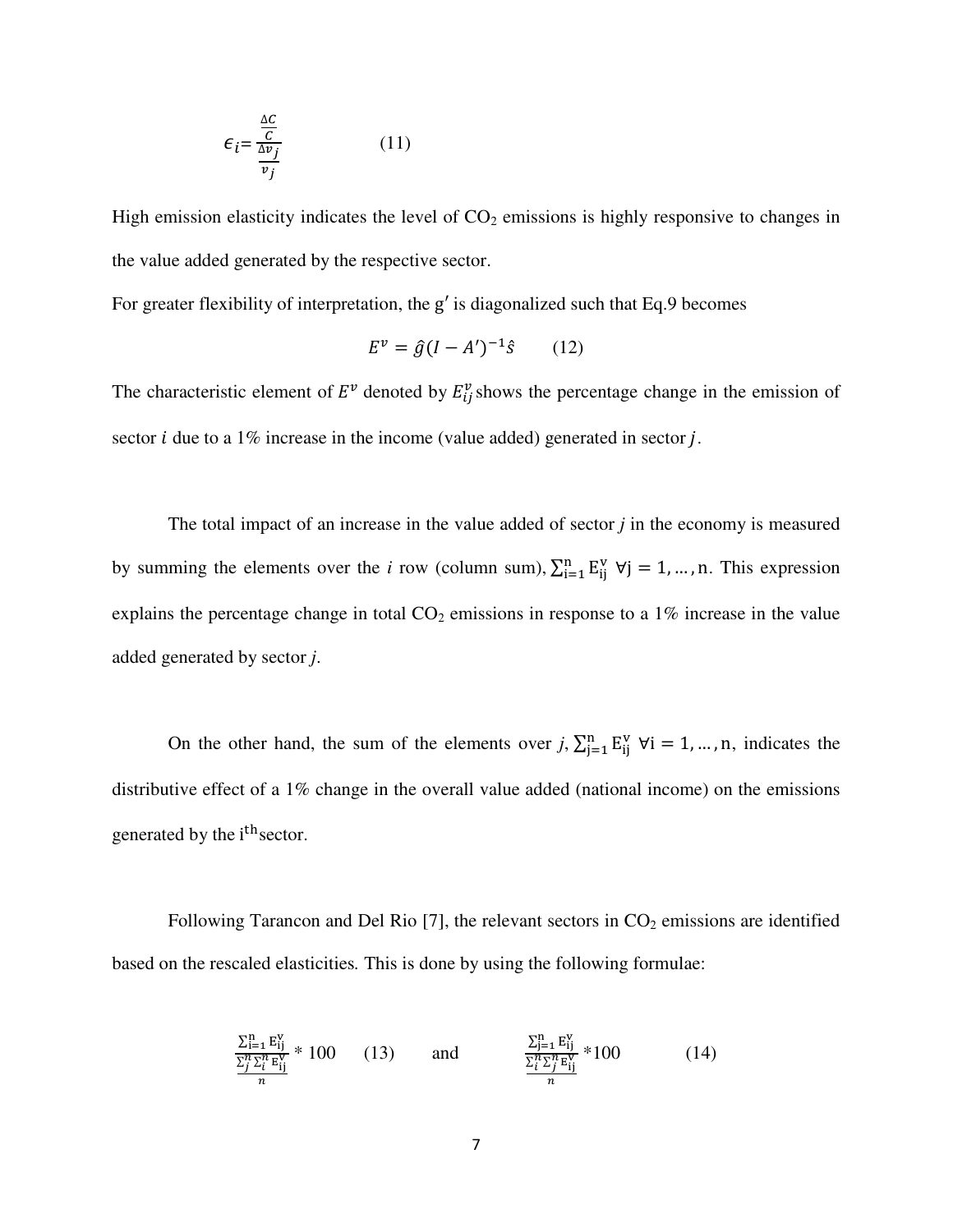A value of higher than 100 in both equations (13) and (14) makes the sector a key sector in  $CO<sub>2</sub>$  emissions. These sectors require close policy scrutiny as their sectoral growth and/or overall economic growth would induce higher emissions. Hence, such sectors offer greater opportunities for environmental improvement or  $CO<sub>2</sub>$  mitigation.

#### **Input–Output Table and Sectoral Aggregation**

 In this study, the 120-sector industry I–O transactions table for Malaysia for the year 2005 published by the Department of Statistics (2011) [11] is aggregated into 35 sectors. However, the energy holder sectors are maintained. The energy holder sectors are "other wood products," "crude oil and natural gas," "petroleum refinery," "electricity and gas," and "waterworks." Table (A-1) shows the aggregation of the 120 old sectors into the 35 new sectors.

#### **Constructing the Vector of Sectoral Emissions**

 We first estimated the amount of fuel consumption for each sector in physical units. Table 1 (top row) provides the share of each fuel type used for combustion for the different aggregate sectors.

 The refined petroleum product (row 3 of Table 1) is further disaggregated to capture the more specific types of fuel. The type of fuel and its share with respect to total use of refined petroleum product is shown in Table 2. Note that due to the lack of data we did not disaggregate the "diesel oil" category into industrial diesel oil and automotive diesel oil. However, the price index and emission coefficients represent the average of the two categories.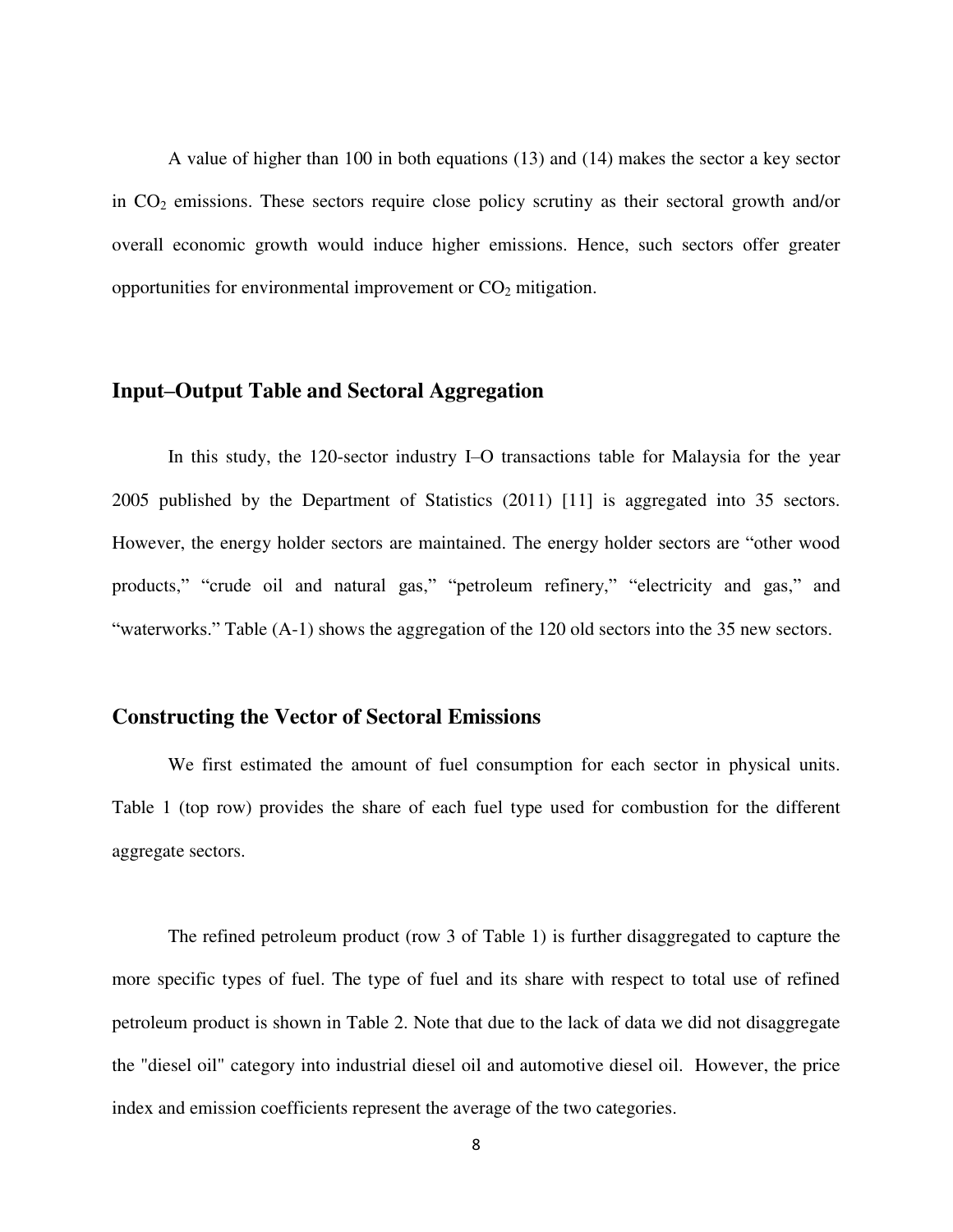The aggregated I–O in monetary value is converted into quantities by using the average price of each fuel for the year 2005.The data on the average price of fuel is synthetic in the sense that some of them are taken directly from secondary sources and some are calculated by dividing the value of fuel sold to the domestic economy by the quantity of fuel used. The second column of Table A-2 shows the average price for each fuel. Such prices may encompass transportation and commercial margins and would tend to underestimate the quantity of fuel used. Nevertheless, by presuming a fixed proportion of margins across sectors, the order of fuel consumption will be preserved and the reliance on the purchased price of fuels may not alter the resulting emission elasticity estimates significantly.

Table A-2 provides estimates of  $CO<sub>2</sub>$  emissions for a given unit of fuel. To translate the amount of energy used into emissions, the emission factor is multiplied by the quantity of fuel consumed for each activity. Table 3 shows the amount of  $CO<sub>2</sub>$  generated by each activity and their share of the total emissions produced from the production side of the economy.

Table 4 ranks the top 15 producers of  $CO<sub>2</sub>$  emissions in the country. As shown in bold, the Transportation sector (29), followed by Petroleum Refinery (15), and Electricity and Gas  $(24)$  are the largest emitters of  $CO<sub>2</sub>$  among the productive sectors. These 15 sectors contributed 91% of total emissions.

 Petroleum Refinery, Electricity and Gas, and Mining are energy and power-related sectors. By considering these sectors as one aggregate energy industry or power sector, it turns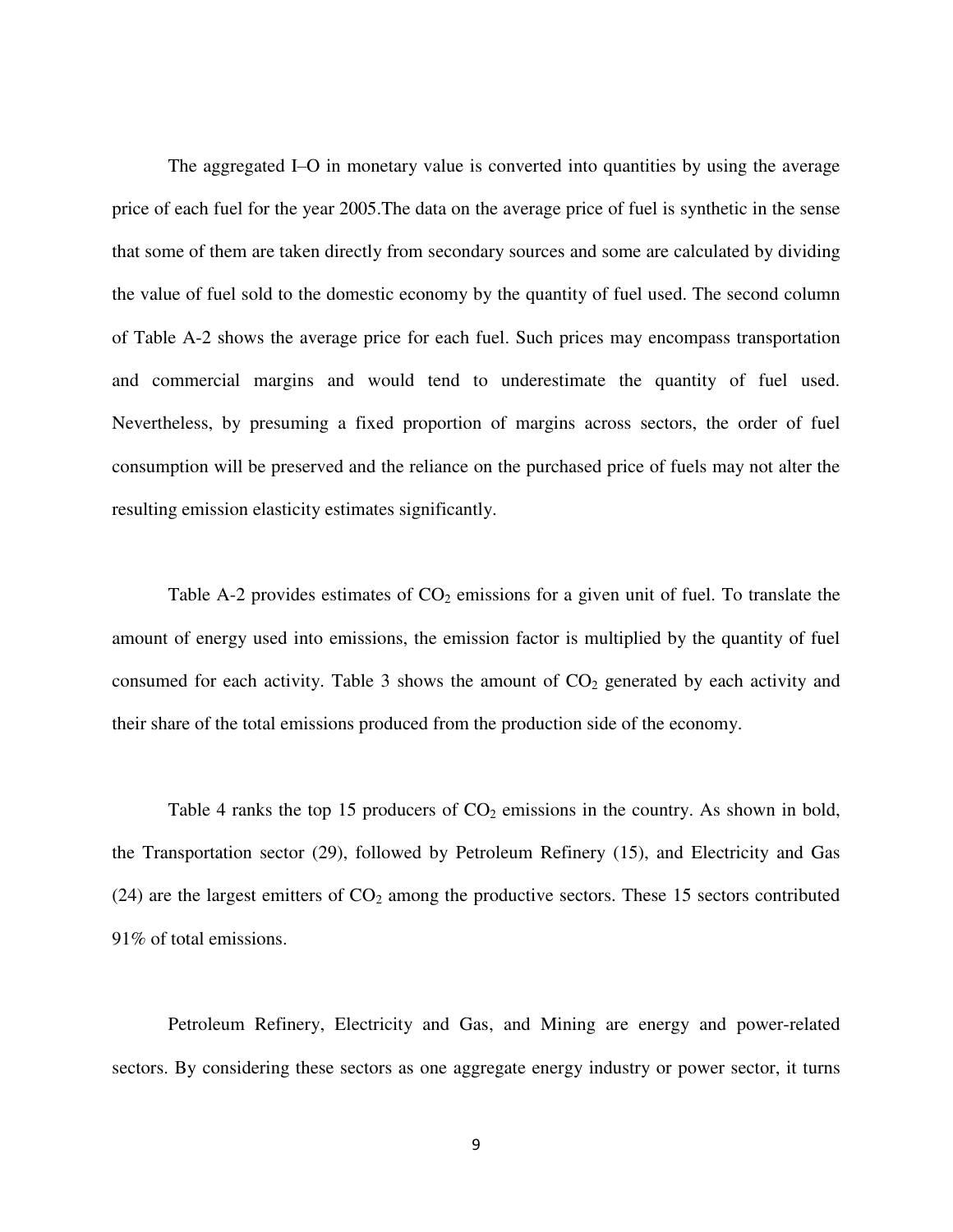out to be the top  $CO_2$  emitter at 32%, followed by Transportation at 16%. The Malaysian NC2 report also indicates that the largest emitter was the energy industries, followed by the transportation and manufacturing industries. The cement industry is an important emitter of carbon in Malaysia; however, our paper focuses on the  $CO<sub>2</sub>$  emission from the combustion of fuel only, excluding industrial processes.

#### **Results and Discussions**

We now present the results of the I–O analysis to establish the key sectors for  $CO<sub>2</sub>$ emission in Malaysia. Evaluation of the key sectors involves delving into the details of the elasticity matrix as depicted in Table A-3. The relevant elasticities (shown by 1) are obtained after filtering out the low elasticity values (less than the rounded value of 0.001).

 Table 5 shows the computed elasticities and indices, namely the total impact, the distributive impact, and their corresponding rescaled values. Based on the rescaled elasticities (above 100), the key sectors are ranked and shown in Table 6 and 7.

 The distributive effect signifies the percentage change in total emissions in the economy in response to a 1% change in the country's national income. The distributive impact (Table 6) is dominated by;

- $\blacksquare$  Mining (4)
- Petroleum Refinery  $(15)$
- **Transportation (29)**
- Electricity and Gas sector  $(24)$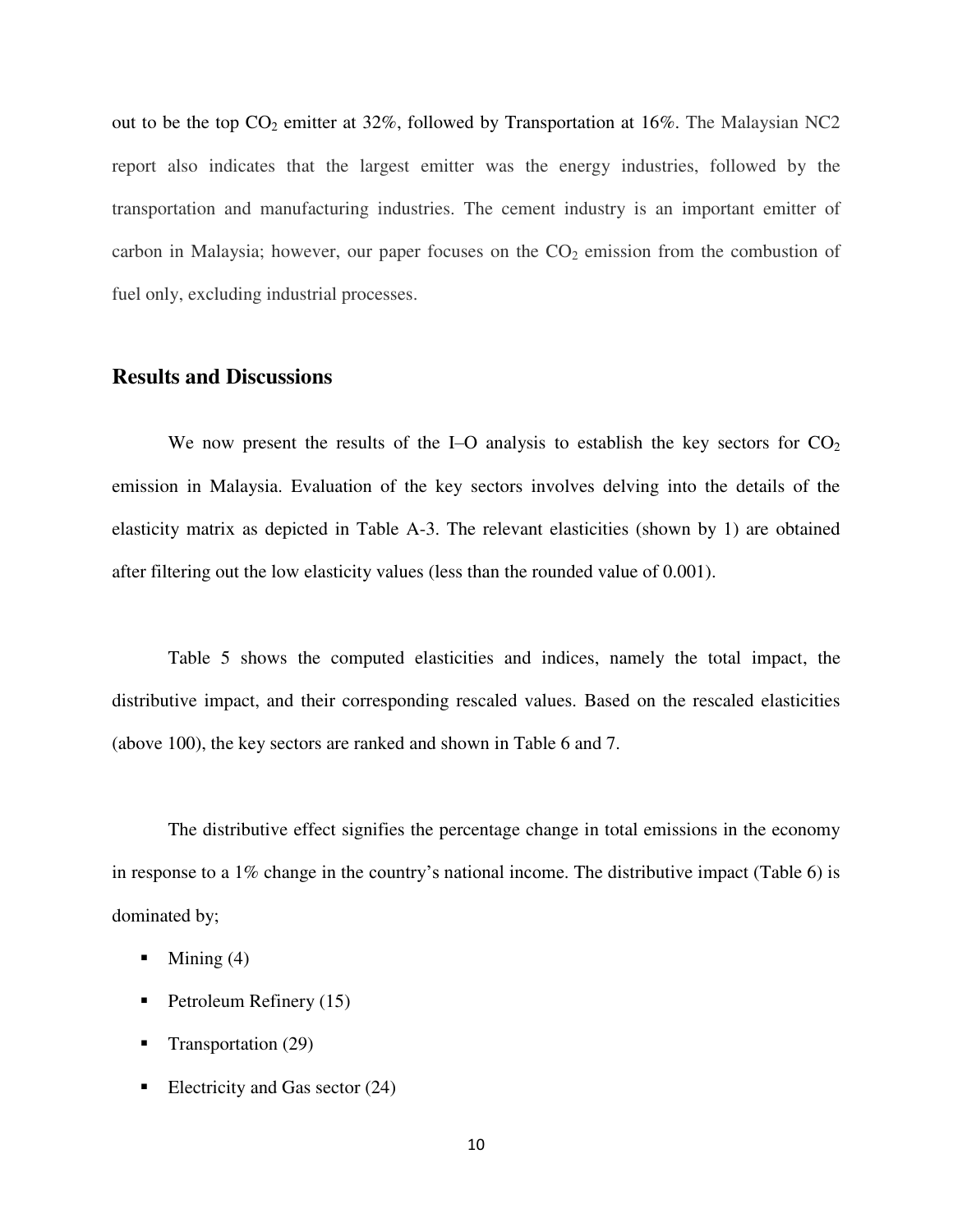Basic Chemicals, Fertilizers and Tires (16)

Note the strong dominance of the aggregate energy industry and power sector (sectors 4, 15 and 24).

 The total impact reflects the percentage change in total emissions in the economy given a1% increase in the value added of the respective sector. The ranking of related sectors is as follows (Table 7):

- Mining
- **Petroleum Refinery**
- **Transportation**
- Basic Chemicals, Fertilizers and Tires
- Plastic and other Chemical Products
- Other Manufacturing
- Manufacture of Metal Products
- Wholesale, Retail Trade, Hotel and Restaurant

 Primary sectors are defined as those sectors that are significant in both the distributive and total effects, i.e. these effects are equal or higher than 0.001.The key primary sectors are responsible for 0.7% of the total increase in emission given a 1% increase in the overall income (GDP), while a 1% increase in the respective value added induces a 0.80% increase in total emissions attributed to these sectors. This means the key primary sectors are responsible for 70% of distributive effects and 80% of total emission effects.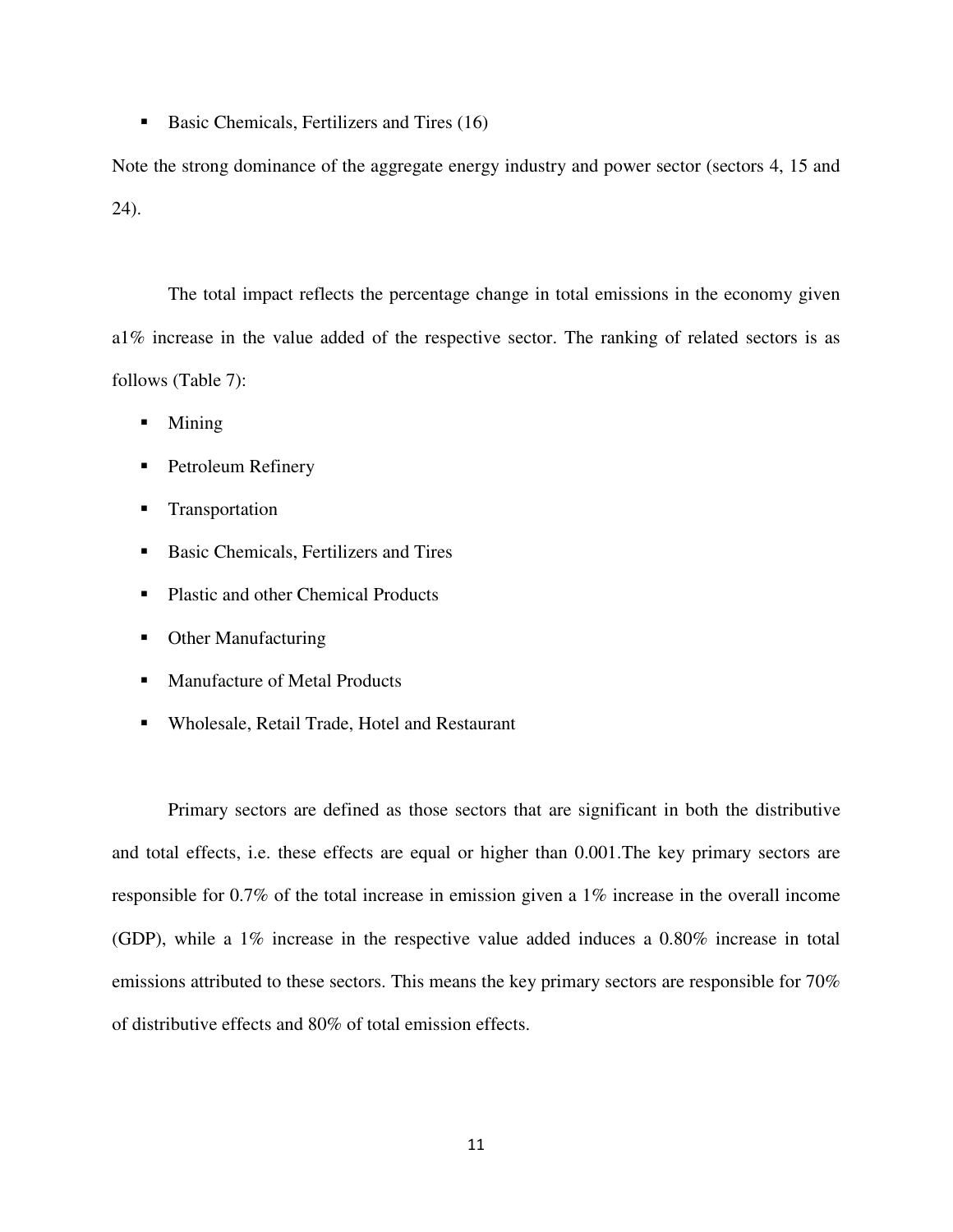For the sectors that demonstrate higher distributive effects than total impacts, overall economic growth provokes greater emissions relative to the growth in sectoral value added. The Mining sector particularly displays the most pronounced distributive effect due to derived demand from other user sectors.

 For those sectors showing higher total effect than distributive effect (all key sectors except Mining), the increase in sectoral value added induces more  $CO<sub>2</sub>$  emissions than that of a proportionate increase in GDP.

 Secondary key sectors are defined as those sectors that are significant, i.e. having a value of equal or higher than 0.001 in either the distributive or total effect but not on both effects. Table A-3 identifies the key sectors by showing the relevant direct and indirect elasticities, with a rounded value of equal or more than 0.001 used as a filter. These elasticities show the intersectional productive and emission linkages. The cells in the rows denote the supplier sectors that stimulate  $CO<sub>2</sub>$  emissions from sector *i* while the columns signify the user sectors that indirectly generate  $CO_2$  emissions for sector *j*. Appendix A4 summarizes the emission impacts from income generation for each sector including other pertinent results.

Based on the scaled elasticities and filtering criteria, the secondary key sectors are:

- Other Agriculture
- Construction
- Banking and Housing.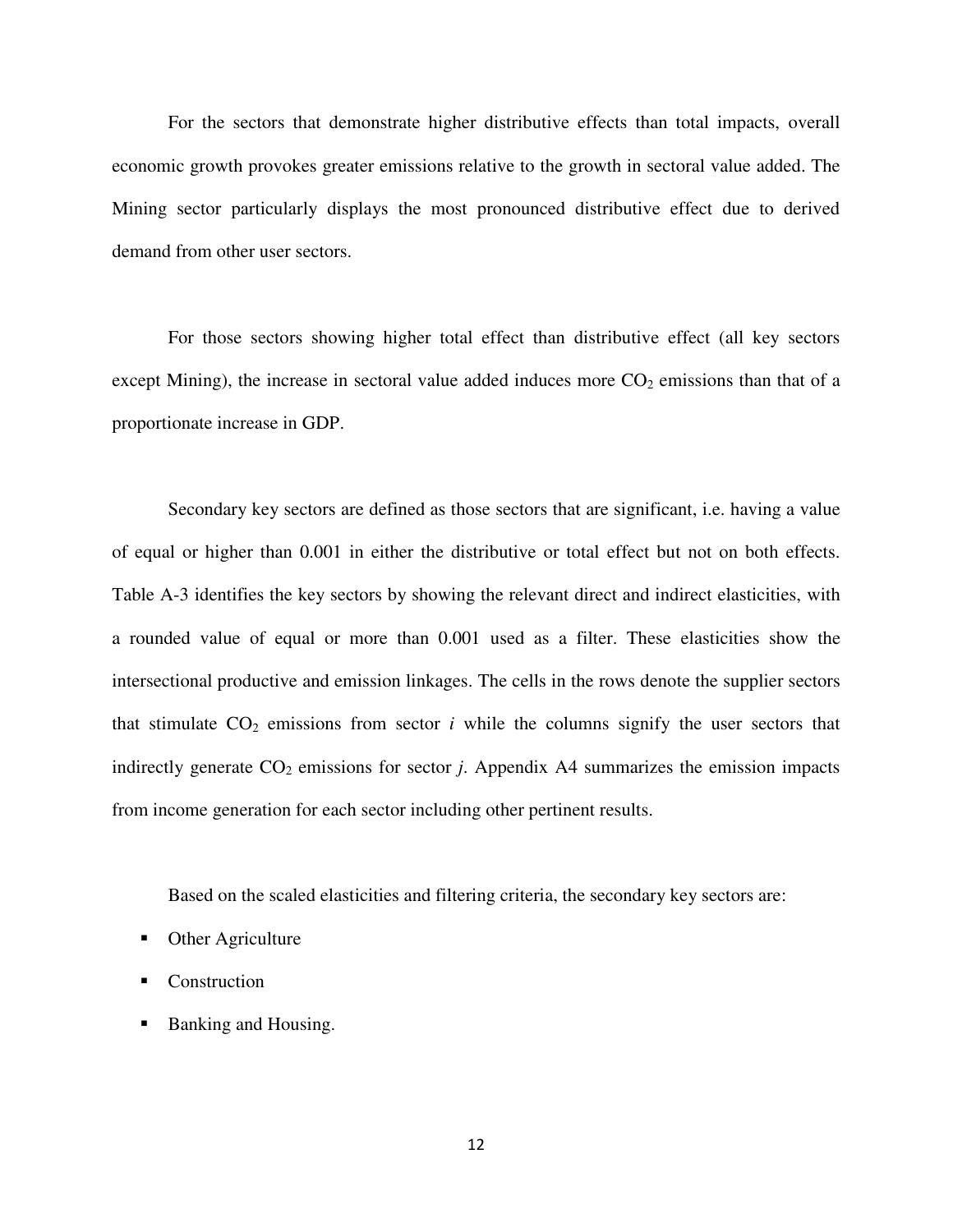These sectors are responsible for about 10% of distributive impacts and almost 4% of total effects.

Our I–O analysis suggests the following sectors are key primary areas in  $CO<sub>2</sub>$  emissions:

- Mining
- **Petroleum Refinery**
- **Transport**
- **Electricity and Gas**
- Basic Chemicals, Fertilizers and Tires
- Plastic and other Chemical Products
- Other Manufacturing
- Manufacture of Metal Products
- Wholesale, Retail Trade, Hotels, and Restaurants

These sectors are associated with a 0.70% increase in distributive emission given a 1% increase in overall value added (GDP), while a 1% increase in the income (value added) of the respective sector provokes an increase of 0.80% in total emissions. In the context of intersectoral linkages, the emission effects from the key primary sectors are attributed to both the user and supply sectors. The key secondary areas are Agriculture, Construction, and Banks and Housing.

 A combination of both the primary and secondary sectors is responsible for about 80% of distributive emissions impact and almost 82% of total effect in the economy (see Table A-4).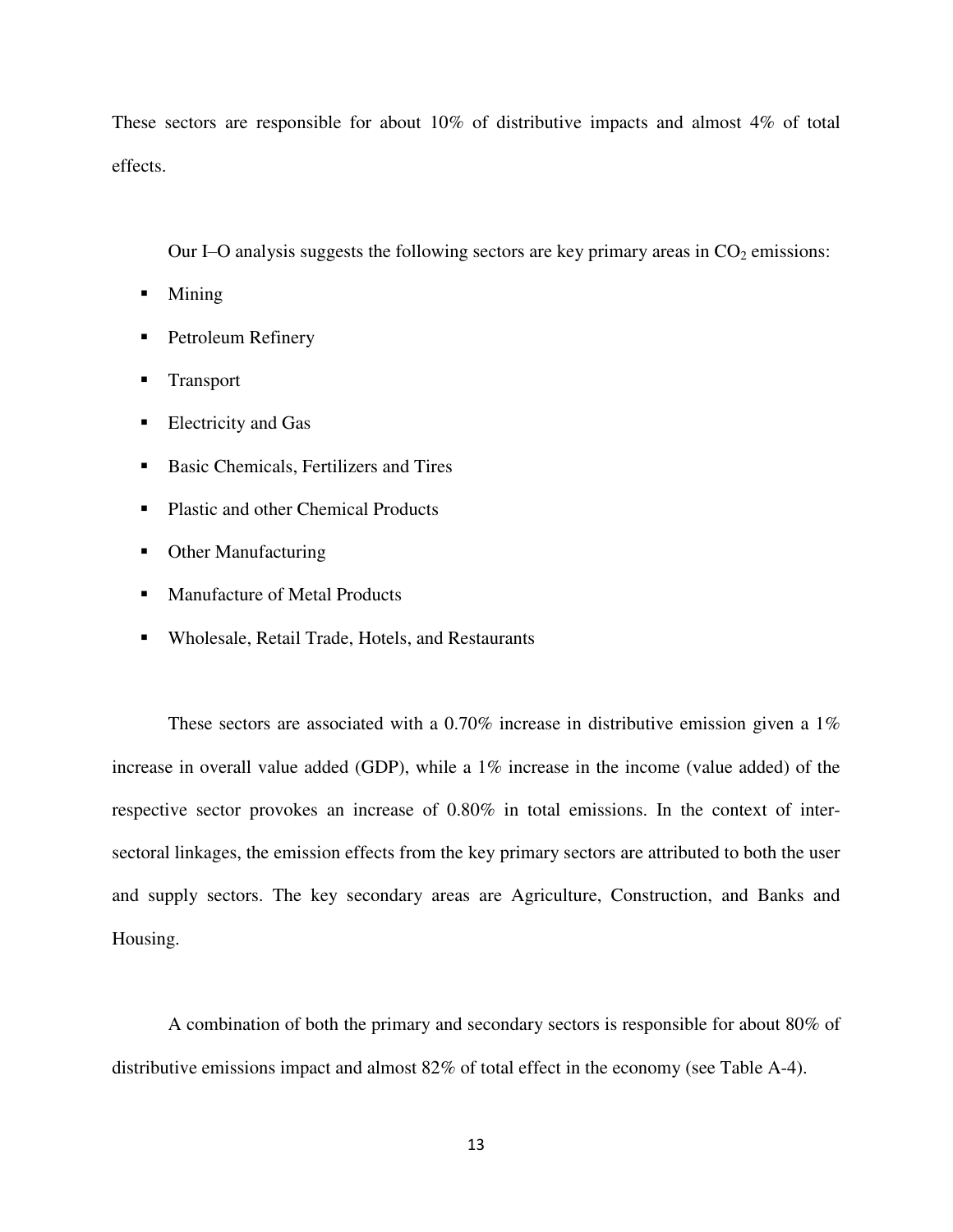The following primary areas exhibit greater total effects;

- **Petroleum Refinery**
- Electricity and Gas
- Transport
- Basic Chemicals, Fertilizers, and Tires
- Plastic and Other Chemical Products
- Wholesale, Retail Trade, Hotels, and Restaurants

 Emissions from these sectors are more likely to be self-generated, being induced more by sector-specific supply factors that led to own value added economic growth. Therefore, initiatives targeting the production side (such as economic incentives that induce the use of energy-saving technologies) are the more appropriate measures for low  $CO<sub>2</sub>$  emissions. Production-side measures and incentives are also recommended for the Construction sector, which is a secondary key sector due to the significant total effect.

 Mining, Manufacture of other Metal Products, and Other Manufacturing are significant due to their extensive upstream and downstream linkages. A combination of demand and supply side regulations is recommended while more focus should be given to demand-side policies.

 Mining, Agriculture, and Banks and Housing show the dominance of indirect effects attributed to the user sectors (Table A4). Demand-side management or user-focused strategies are most appropriate to mitigate carbon emissions for such sectors. The main aim is to induce a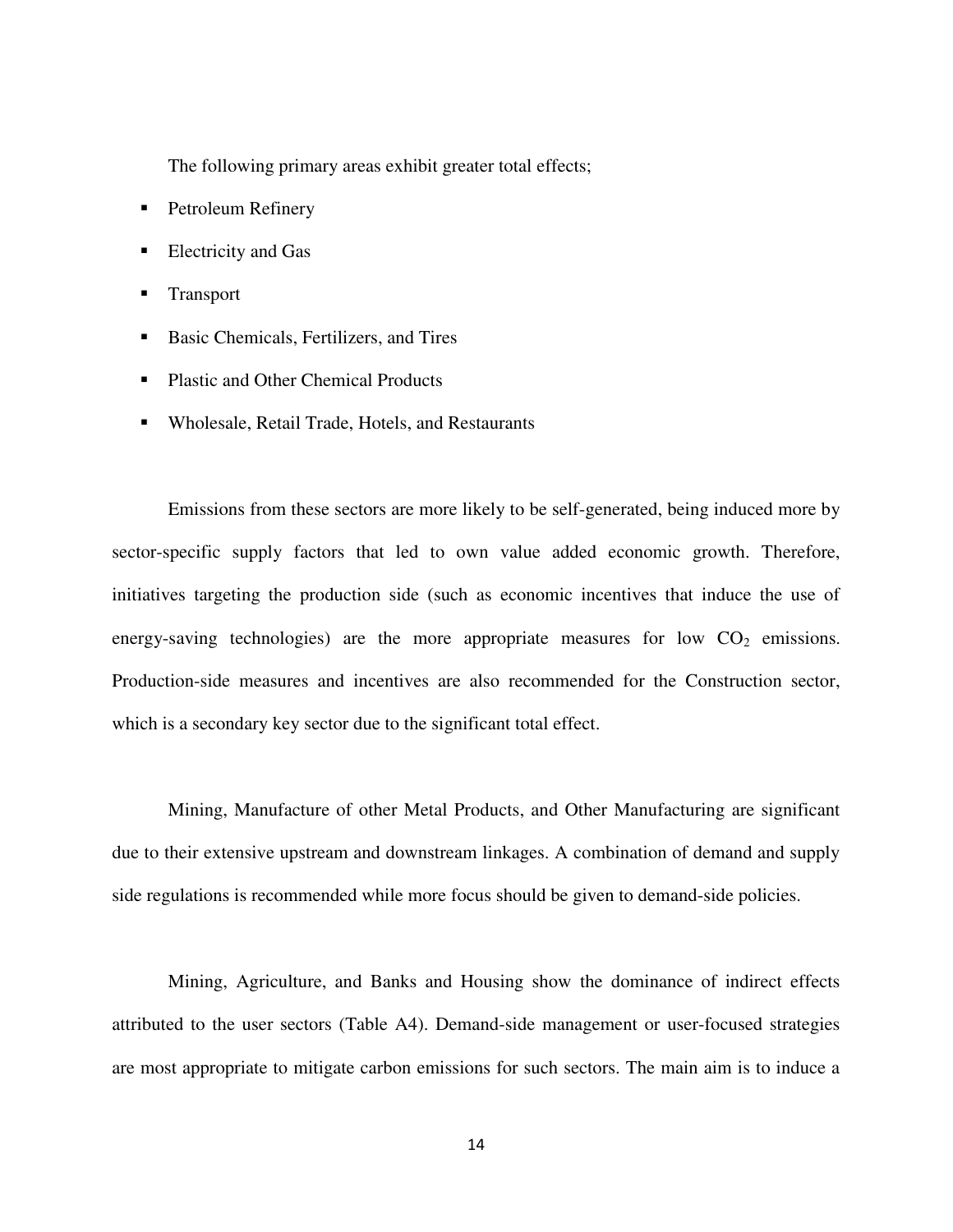sustained user behavioral change toward more efficient use of energy. Subsidized energy is the most important barrier to effective demand side management. Hence energy subsidy removals would constitute a key strategy.

 Other broad strategies include energy audits, labeling, regulations, and economic instruments such as incentives (for development and procurement of efficient technologies), carbon or environmental taxes and tradable emission permits in the longer-run. Table 8 outlines the various key sectors along with the possible initiatives for  $CO<sub>2</sub>$  mitigation.

#### **Conclusions**

This study has identified the key economic sectors that are responsible for  $CO<sub>2</sub>$  emissions in Malaysia. Results indicate the primary key sectors were dominated by the energy industry and transportation sectors. The choice of demand-or supply-side measures to mitigate the  $CO<sub>2</sub>$ emissions was deliberated. This study demonstrates clear support to the ongoing efforts undertaken by Malaysia especially on greater development of renewable energy via the implementation of the Feed in Tariff (FiT) framework, pursuance of demand-side strategies, and improvement in energy efficiency for the key sectors. Development of the renewable energy sector as well as improvements in energy efficiency will not only mitigate emissions but they produce a host of co-benefits in terms of environmental improvements as well as sustaining the energy needs of the country in the long run.

 This study did not attempt to identify the nature of economic agents or producers in each key sector. Whether each sector is dominated by domestic firms or multinationals that are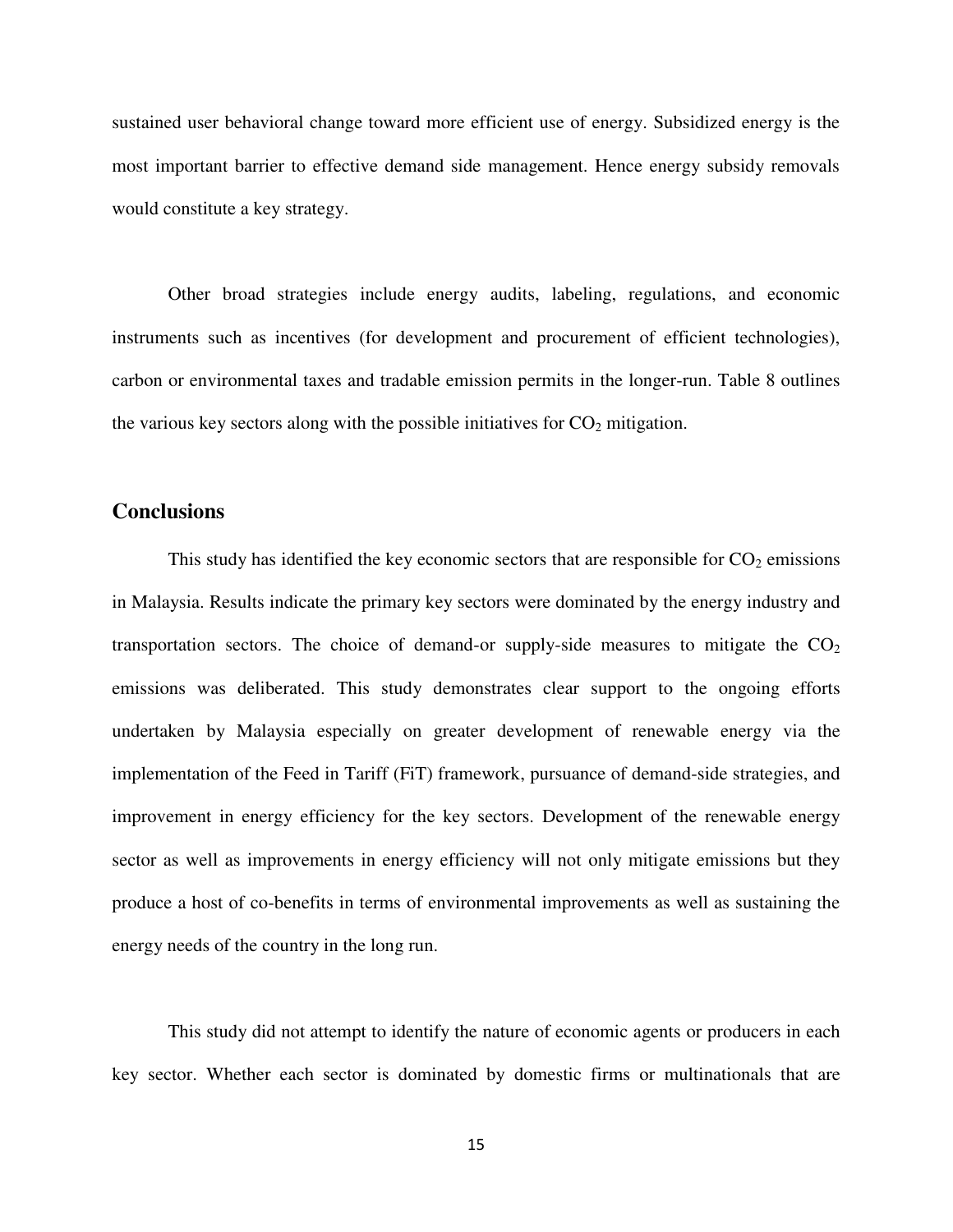sensitive to any environmental regulations is beyond the scope of this study. The focus has been on the identification of the key sectors and the likely initiatives that can be deliberated by the government to reduce carbon emissions and the reliance on unsustainable fossil fuels for sources of energy in the long run. The implementation intricacies including the issue of public acceptance and appraisals of cost effectiveness or benefits-costs analysis may be a subject of further research.

 It is also important to note that the analysis of "key sectors" and inter-sectoral linkages in carbon emission as espoused in this paper implies that certain mitigation strategies such as emission trading and overall carbon caps may not be a relevant policy choice. This is because these strategies presume that industries rely on their respective marginal abatement cost in deciding their efficient level of emission and thus overall total abatement cost will be minimized. Further, this paper only discusses  $CO<sub>2</sub>$  emissions from fossil fuel combustion and not from other activities such as industrial processes, land use changes and agriculture. As a result, the actual key economic sectors producing overall  $CO<sub>2</sub>e$  in Malaysia, might not be the ones identified in this paper. Future studies are warranted to estimate the carbon equivalent emissions from all economic sectors in an input-output framework to generate more representative results.

#### **References**

- 1. Zhang L, Hu Q, Zhang F. (2014). Input-Output Modeling for Urban Energy Consumption in Beijing: Dynamics and Comparison. PLoS ONE 9 (3): e89850. doi:10.1371/ journal.pone.0089850
- 2. Alcantara, V. and Padilla, E. (2006). An Input Output Analysis of "Key" Sectors in  $CO<sub>2</sub>$ Emissions from a Production Perspective: An Application to the Spanish Economy.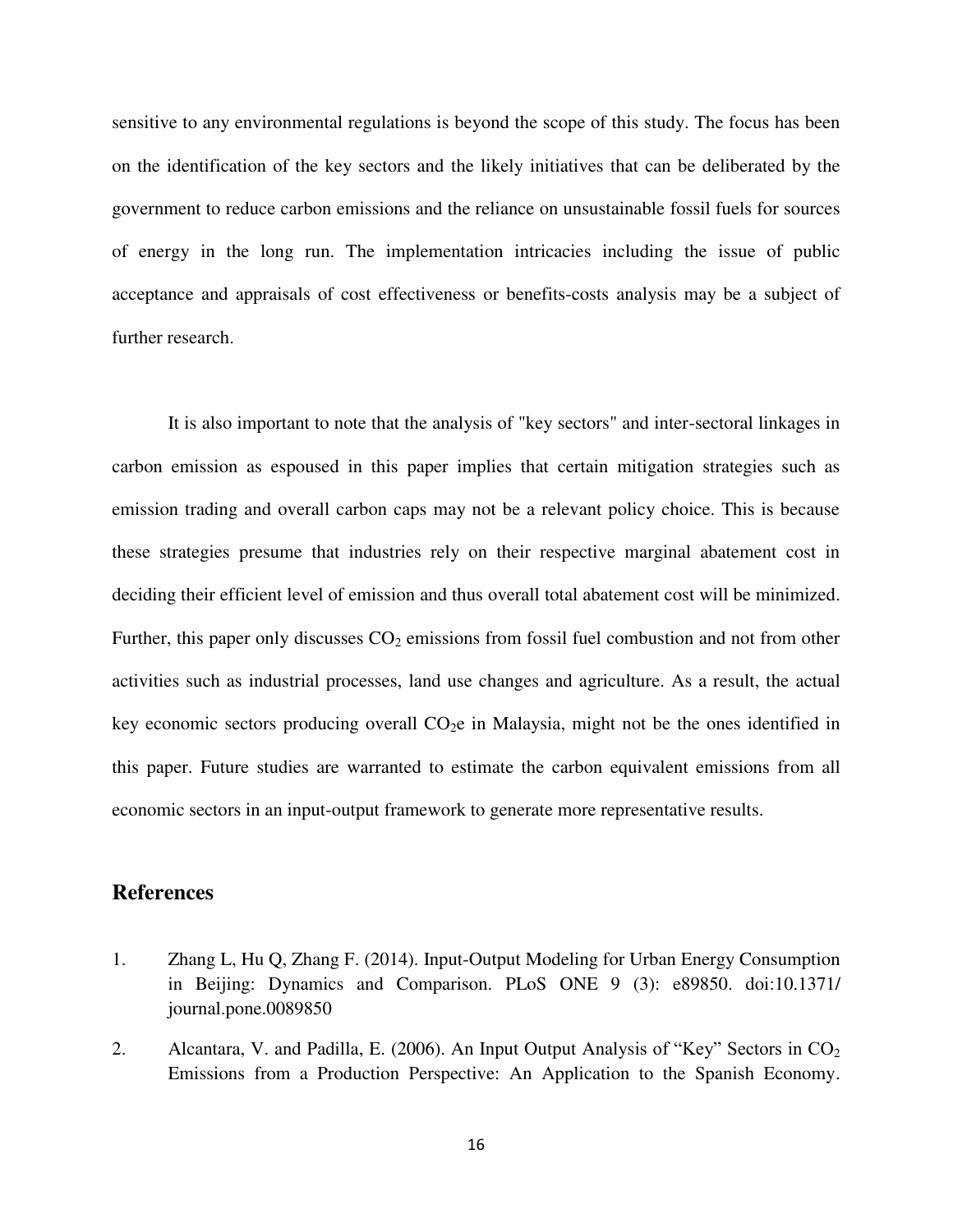Working papers, Universitat Autonama of Barcelona, Spain. Online; http:// www.ecap.uab.es/repec/doc/wpdea0601.pdf

- 3. Rasmusen, P. (1956). STUDIES IN INTERSECTORAL RELATIONS. North-Holland, Amsterdam.
- 4. Hirschman, A.O. (1958). THE STRATEGY OF ECONOMIC DEVELOPMENT. Yale University Press, New Haven, CT.
- 5. Hayami, H., Nakamura, M., Suga, M., and Yoshioka, K. (1997). Environmental management in Japan: Applications of input-output analysis to the emission of global warming gases. MANAGERIAL AND DECISION ECONOMICS 18, 195–208.
- 6. Alcantara, V. and Padilla, E. (2003). "Key" sectors in final energy consumption: an input output application to the Spanish case. ENERGY POLICY, 31, 2003. pp. 1673- 1678.
- 7. Tarancon, M.A.M. and Del Rio, P.G. (2007). A combined input output and sensitivity analysis approach to analyze sector linkages and  $CO<sub>2</sub>$  emissions. ENERGY ECONOMICS 29, pp. 578–597*.*
- 8. Reyes, Rachel C. (2009). Input Output Analysis of Key Sectors in Philippine Carbon Dioxide Emissions from a Production Perspective. DLSU BUSINESS & ECONOMICS REVIEW 19.1, pp.1–16.
- 9. Jodar, E. (2011). Key sectors in greenhouse gases emissions in Switzerland: An inputoutput approach. Online; [http://dep-economiaaplicada.uab.cat/secretaria/trebrecerca/EJodar.pdf.](http://dep-economiaaplicada.uab.cat/secretaria/trebrecerca/EJodar.pdf)
- 10. Malaysian Department of Environment. (2010). Retrieved from http://www.doe.gov.my/portal/.
- 11. Department of Statistic, Malaysia. (2011). Malaysian Input Output Table for 2005, Malaysia.
- 12. Department of Statistics, Malaysia. (2010). Petroleum And Natural Gas Statistics, Malaysia.
- 13. Ministry of Energy, Water and Communications, Malaysia. (2005). National Energy Balance.
- 14. Ministry of Environment and Natural Resources, Malaysia. (2010). Second National Communication To The UNFCC.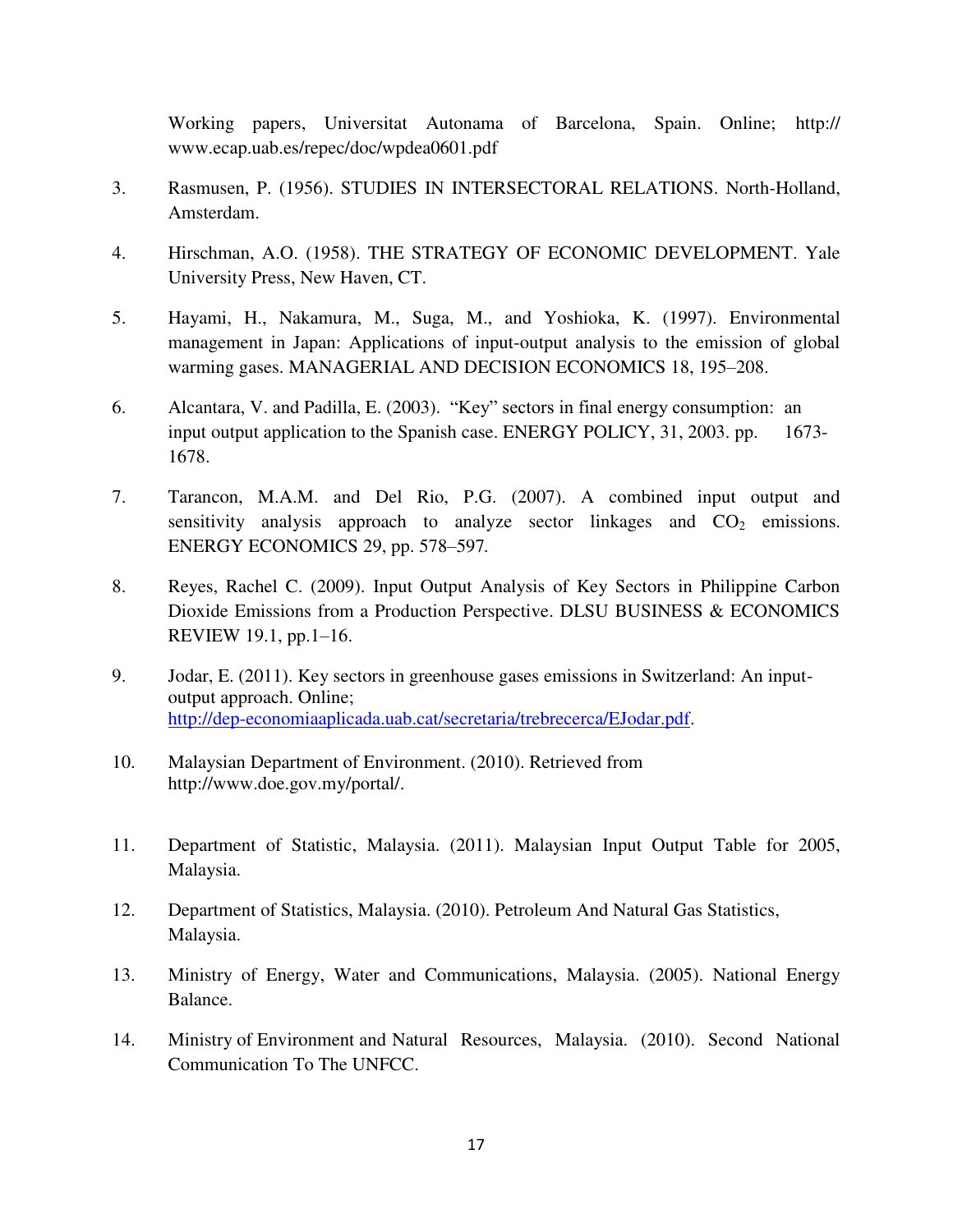## **Table 1: Share of each fuel kind with respect to energy groups for different activities (2005).**

| Commodities                | Connnodity                                                 | Total<br>$\mathrm{A}$ griculture | Mining<br>Quarrying<br>$\otimes$ | Manufacturing  | Construction | Transport      | Other Services | Total  |
|----------------------------|------------------------------------------------------------|----------------------------------|----------------------------------|----------------|--------------|----------------|----------------|--------|
| Manufacture of<br>charcoal | Manufacture of<br>charcoal                                 |                                  |                                  | 1              |              |                | 1              |        |
| Crude oil and              | % crude oil                                                |                                  |                                  | 0.293          |              | $\blacksquare$ |                | 0.293  |
| natural gas                | % natural gas                                              |                                  |                                  | 0.707          |              |                |                | 0.707  |
| Petroleum refinery         | $%$ refined petroleum<br>product                           | 1                                | 1                                | 1              | 1            | $\mathbf{1}$   | 0.996          | 0.9997 |
|                            | % processing of<br>nuclear fuel                            | $\overline{0}$                   | $\mathbf{0}$                     | $\Omega$       | $\mathbf{0}$ | $\overline{0}$ | 0.004          |        |
| Electricity and gas*       | % electricity                                              | 0.997                            | 0.997                            | 0.997          | 0.997        | 0.997          | 0.997          | 0.997  |
|                            | $%$ gas                                                    | 0.003                            | 0.003                            | 0.003          | 0.003        | 0.003          | 0.003          | 0.003  |
|                            | $%$ steam and hot<br>water supply                          | $\mathbf{0}$                     | $\Omega$                         | $\overline{0}$ | 0.010        | 0.402          | 0.027          | 0.034  |
| Water works                | % collection,<br>purification and<br>distribution of water | 1                                | 1                                | 1              | 0.990        | 0.598          | 0.973          | 0.966  |

Source: Calculated from raw data provided by Department of Statistics Malaysia (DOS) [12]

\*Disaggregation of electricity and gas is based on the structure of the economy in year 2000

## **Table2: Breakdown of consumption of refined petroleum product for Malaysia (2005)**

| Petroleum product       | Share |
|-------------------------|-------|
| Petrol                  | 0.356 |
| Diesel                  | 0.360 |
| Fuel oil                | 0.076 |
| Kerosene                | 0.010 |
| Liquefied petroleum gas | 0.085 |
| ATF&AV GAS              | 0.091 |
| Non Energy              | 0.022 |
| Total                   |       |

Source: Calculated from the National Energy Balance of Malaysia, 2005 [13]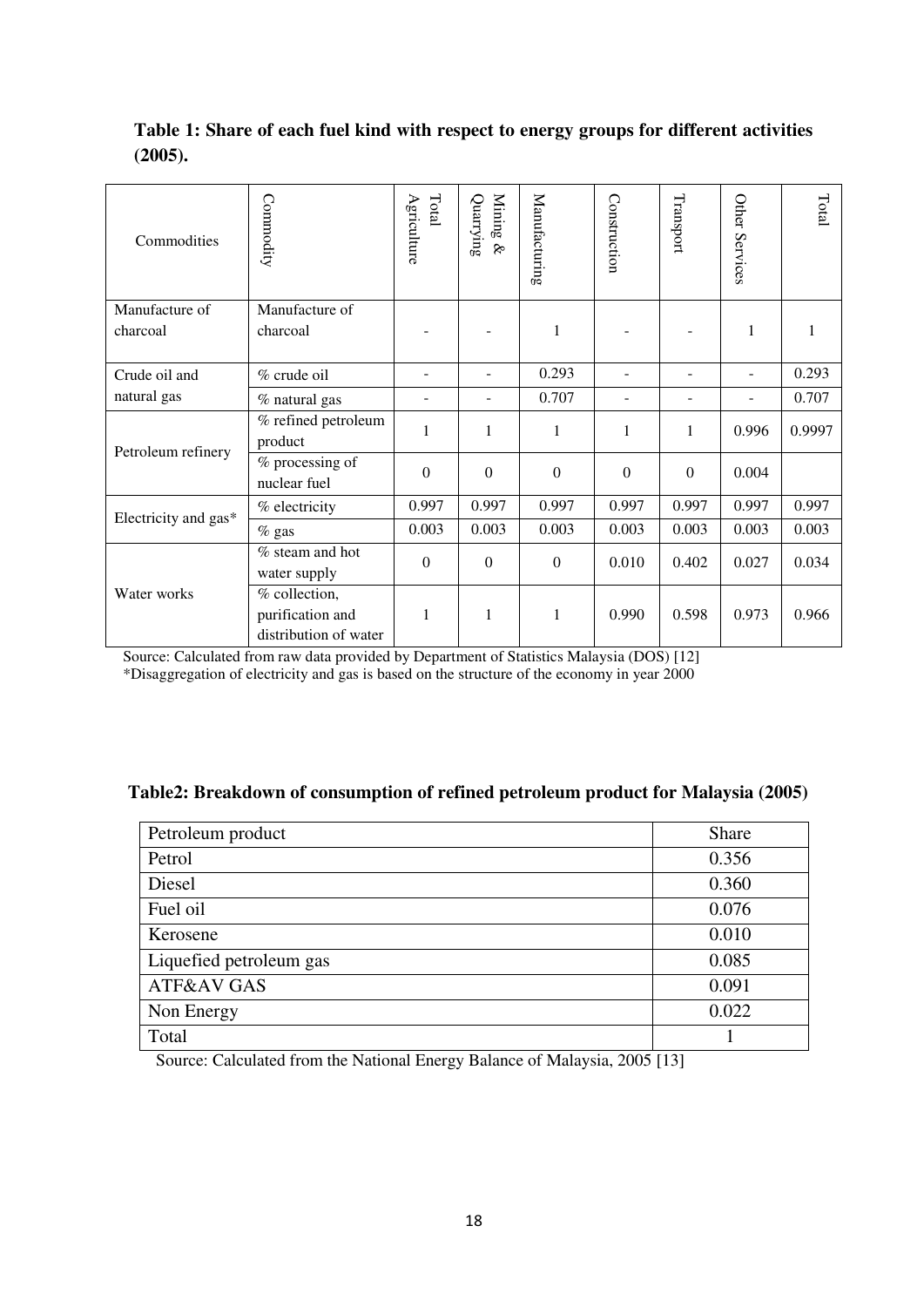|              | Sector                                                                       | $CO2$ emission<br>(tonnes) | Share            |
|--------------|------------------------------------------------------------------------------|----------------------------|------------------|
| $\mathbf{1}$ | Other Agriculture                                                            | 891288                     | 0.0083           |
| 2            | <b>Flower Plants</b>                                                         | 75                         | $\theta$         |
| 3            | Fishing                                                                      | 336986                     | 0.0031           |
| 4            | <b>Mining</b>                                                                | 7115815                    | 0.0661           |
| 5            | Other Mining and Quarrying                                                   | 564974                     | 0.0052           |
| 6            | Other Food and Beverages                                                     | 956331                     | 0.0089           |
| 7            | Food and Beverages Except Grain Mills                                        | 2334793                    | 0.0217           |
| 8            | <b>Grain Mills</b>                                                           | 202566                     | 0.0019           |
| 9            | Tobacco Products                                                             | 76508                      | 0.0007           |
| 10           | Textile and Wearing Apparel                                                  | 629984                     | 0.0058           |
| 11           | Leather Industries and Footwear                                              | 7459                       | 0.0001           |
| 12           | Printing, Paper Product, Furniture and Other Wood Product                    | 852213                     | 0.0079           |
| 13           | <b>Wood Products</b>                                                         | 998463                     | 0.0093           |
| 14           | Publishing, Paints and Varnishes                                             | 68179                      | 0.0006           |
| 15           | <b>Petroleum Refinery</b>                                                    | 16172261                   | 0.1501           |
| 16           | Basic Chemicals, Fertilizers and Tyres                                       | 10833884                   | 0.1006           |
| 17           | Plastic and Other Chemical Product                                           | 7265085                    | 0.0674           |
| 18           | Manufacture of Rubber Products                                               | 1780411                    | 0.0165           |
| 19           | Glass Product, Clay and Ceramic                                              | 2142150                    | 0.0199           |
| 20           | Cement Manufacture, Concrete & Other Non Metallic<br><b>Mineral Products</b> | 2953894                    | 0.0274           |
| 21           | Manufacture of Metal Product                                                 | 4236733                    | 0.0393           |
| 22           | Manufacture of Machinery/Equipments                                          | 562653                     | 0.0052           |
| 23           | Other Manufacturing                                                          | 3605095                    | 0.0335           |
| 24           | <b>Electricity &amp; Gas</b>                                                 | 12556950                   | 0.1166           |
| 25           | Waterworks                                                                   | 368863                     | 0.0034           |
| 26           | Construction                                                                 | 3123907                    | 0.029            |
| 27           | <b>Special Trade Works</b>                                                   | 565059.3                   | 0.0052           |
| 28           | Wholesales, Retail Trade, Hotels and Restaurants                             | 4492370                    | 0.0417           |
| 29           | <b>Transport</b>                                                             | 17657886                   | 0.1639           |
| 30           | Port and Airport Operation Services                                          | 48205                      | 0.0004           |
| 31           | Other Transport and Communication                                            | 580221                     | 0.0054           |
| 32           | <b>Banks and Housing</b>                                                     | 13.63451                   | $\boldsymbol{0}$ |
| 33           | Other Finance and Housing                                                    | 888260                     | 0.0082           |
| 34           | Other Business and Private Services                                          | 854926                     | 0.0079           |
| 35           | Business, Private and Government Services                                    | 1988611                    | 0.0185           |
|              | Total <sup>+</sup>                                                           | 107713079                  | 1                |

## **Table 3: CO2 emitted from each productive sector in tonnes (2005)**

Source: Author's calculations

*<sup>+</sup>The official estimates for overall green house gases for 2005 as stated in the Malaysian Second National Communication (NC2) to the UNFCCC Report [14] were 204 million tons, of which some 65% were composed of CO2 emissions from the use of fossil fuel only (Ministry of Natural Resources and Environment, 2010). Thus our estimates in this paper represent 81% of the official estimates. The smaller estimates are reasonable as this study captures emissions from the production side only while the NC2 report includes emissions from the demand side as well.*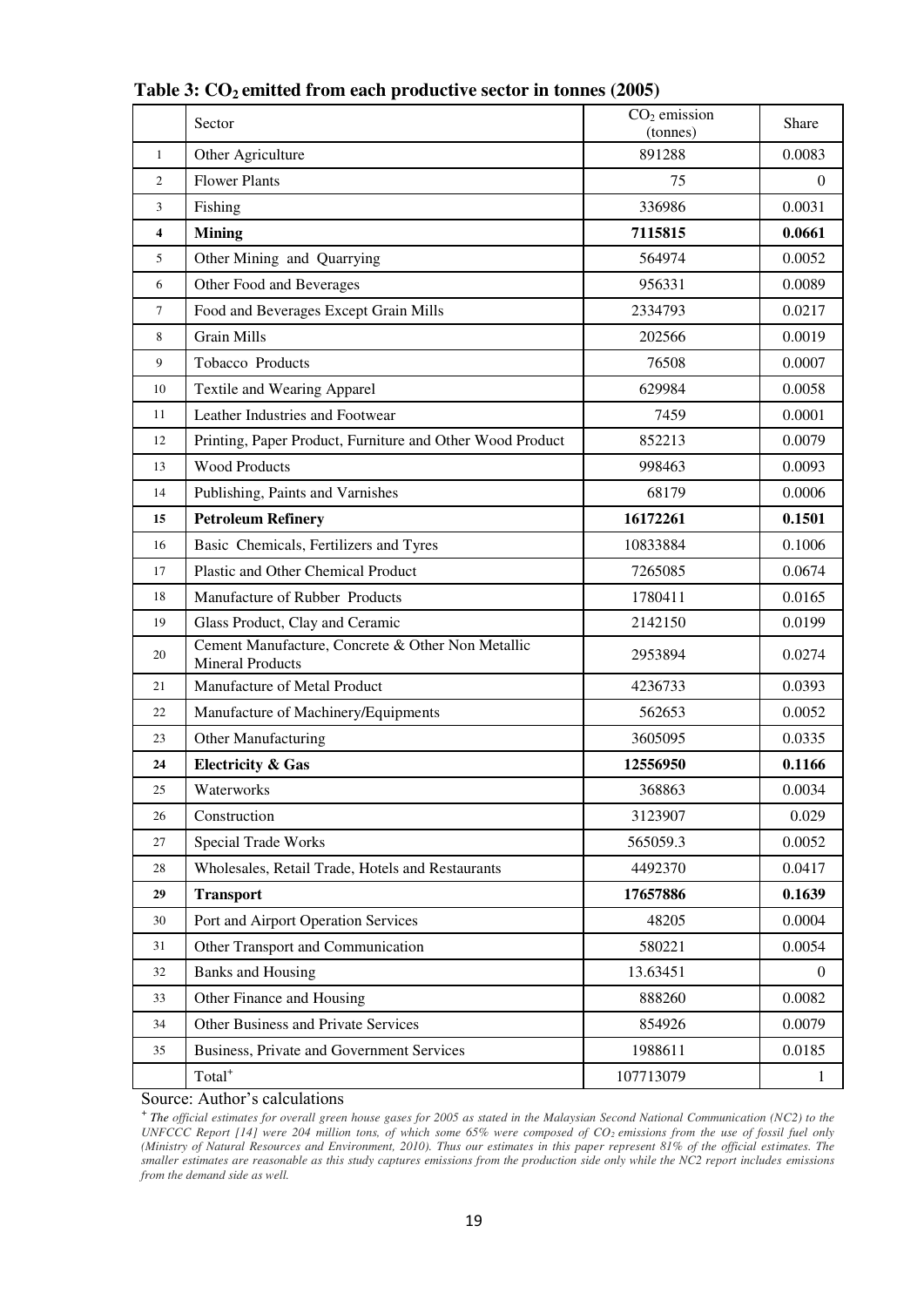| <b>Ranking</b> | Sector No. | <b>Sector</b>                                                         | Tonnes $(CO_2)$ | <b>Share</b> | <b>Cumulative</b><br><b>Share</b> |
|----------------|------------|-----------------------------------------------------------------------|-----------------|--------------|-----------------------------------|
| 1              | 29         | <b>Transport</b>                                                      | 17657886        | 0.1639       | 0.1639                            |
| $\mathbf{2}$   | 15         | <b>Petroleum Refinery</b>                                             | 16172261        | 0.1501       | 0.3140                            |
| 3              | 24         | <b>Electricity &amp; Gas</b>                                          | 12556950        | 0.1166       | 0.4306                            |
| 4              | 16         | Basic Chemicals, fertilizers and tyres                                | 10833884        | 0.1006       | 0.5312                            |
| 5              | 17         | Plastic and Other Chemical product                                    | 7265085         | 0.0674       | 0.5986                            |
| 6              | 4          | Mining (largely crude oil)                                            | 7115815         | 0.0661       | 0.6647                            |
| 7              | 28         | Wholesale, retail trade, hotel and<br>restaurants                     | 4492370         | 0.0417       | 0.7064                            |
| 8              | 21         | Manufacture of Metal Product                                          | 4236733         | 0.0393       | 0.7457                            |
| 9              | 23         | Other Manufacturing                                                   | 3605095         | 0.0335       | 0.7792                            |
| 10             | 26         | Construction                                                          | 3123907         | 0.0290       | 0.8082                            |
| 11             | 20         | Cement Manufacture, Concrete & Other<br>Non Metallic Mineral Products | 2953894         | 0.0274       | 0.8356                            |
| 12             | $\tau$     | Food and Beverages except grain mills                                 | 2334793         | 0.0217       | 0.8573                            |
| 13             | 19         | Glass Product, Clay and Ceramic                                       | 2142150         | 0.0199       | 0.8772                            |
| 14             | 35         | Business, Private and Government<br>Services                          | 1988611         | 0.0185       | 0.8957                            |
| 15             | 18         | Manufacture of Rubber Products                                        | 1780411         | 0.0165       | 0.9122                            |

## **Table 4: Ranking of top emitters**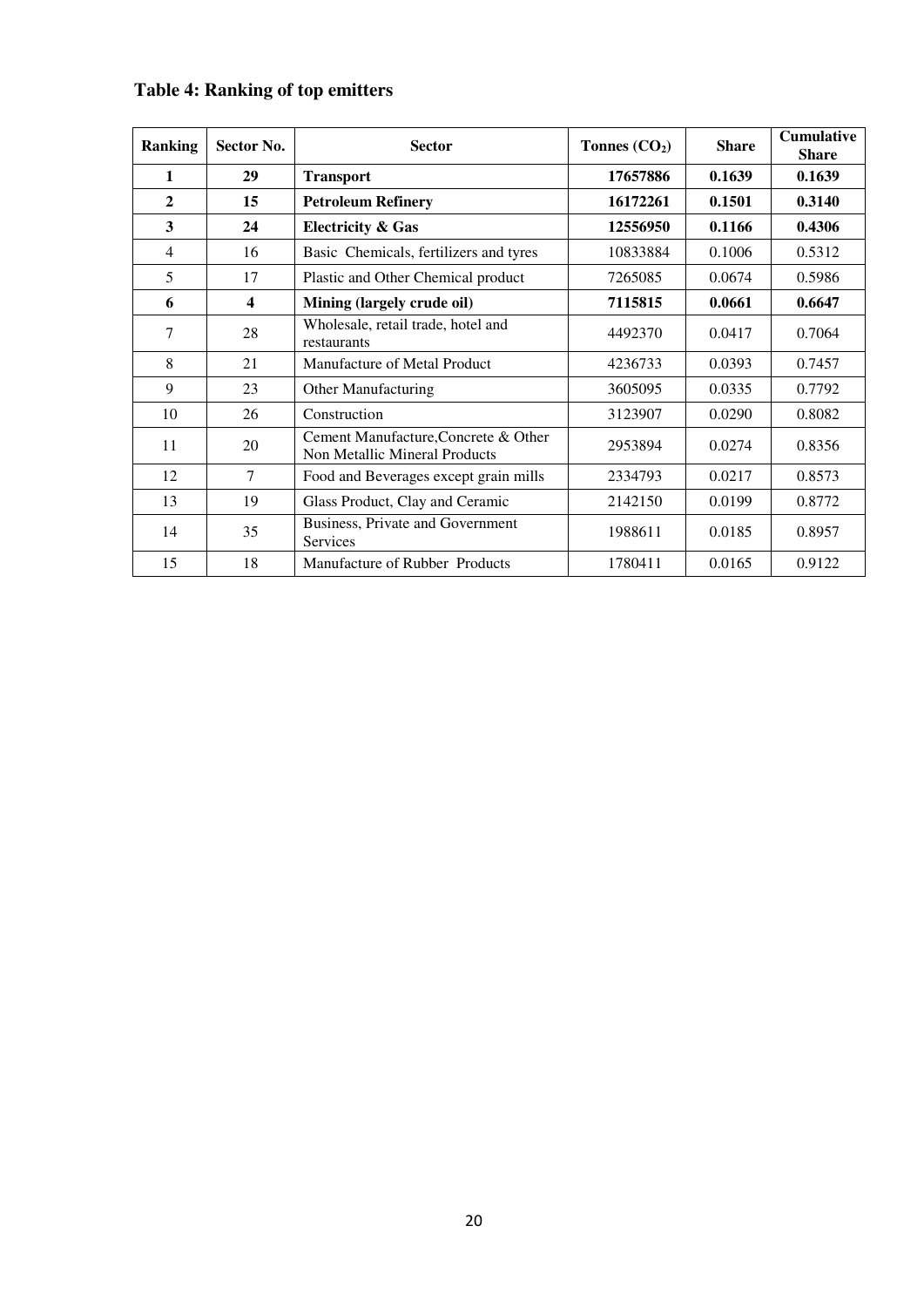|    | <b>Sector</b>                                                             | <b>Distributive</b><br><b>Effect</b> | <b>Total Effect</b> | <b>Scaled Distributive</b><br><b>Effect</b> | <b>Scaled Total</b><br><b>Effect</b> |
|----|---------------------------------------------------------------------------|--------------------------------------|---------------------|---------------------------------------------|--------------------------------------|
| 1  | <b>Other Agriculture</b>                                                  | 0.0435                               | 0.0083              | 152                                         | 29                                   |
| 2  | <b>Flower Plants</b>                                                      | 0.0008                               | 0.0000              | 3                                           | $\overline{0}$                       |
| 3  | Fishing                                                                   | 0.0034                               | 0.0031              | 12                                          | 11                                   |
| 4  | <b>Mining</b>                                                             | 0.1714                               | 0.0661              | 600                                         | 231                                  |
| 5  | Other Mining and Quarrying                                                | 0.0059                               | 0.0052              | 21                                          | 18                                   |
| 6  | Other Food and Beverages                                                  | 0.0054                               | 0.0089              | 19                                          | 31                                   |
| 7  | Food and Beverages except grain<br>mills                                  | 0.0175                               | 0.0217              | 61                                          | 76                                   |
| 8  | <b>Grain Mills</b>                                                        | 0.0015                               | 0.0019              | 5                                           | 7                                    |
| 9  | Tobacco Products                                                          | 0.0010                               | 0.0007              | 3                                           | 2                                    |
| 10 | Textile and Wearing Apparel                                               | 0.0049                               | 0.0058              | 17                                          | 20                                   |
| 11 | Leather industries and footwear                                           | 0.0002                               | 0.0001              | $\mathbf{1}$                                | $\overline{0}$                       |
| 12 | Printing, Paper Product, furniture<br>and Other wood Product              | 0.0123                               | 0.0079              | 43                                          | 28                                   |
| 13 | <b>Wood Products</b>                                                      | 0.0046                               | 0.0093              | 16                                          | 32                                   |
| 14 | Publishing, paints and Varnishes                                          | 0.0020                               | 0.0006              | $\tau$                                      | $\overline{2}$                       |
| 15 | <b>Petroleum refinery</b>                                                 | 0.1063                               | 0.1501              | 372                                         | 525                                  |
| 16 | <b>Basic Chemicals, fertilizers and</b><br>tyres                          | 0.0613                               | 0.1006              | 215                                         | 352                                  |
| 17 | <b>Plastic and Other Chemical</b><br>product                              | 0.0545                               | 0.0674              | 191                                         | 236                                  |
| 18 | Manufacture of Rubber Products                                            | 0.0143                               | 0.0165              | 50                                          | 58                                   |
| 19 | Glass Product, Clay and Ceramic                                           | 0.0137                               | 0.0199              | 48                                          | 70                                   |
| 20 | Cement Manufacture , Concrete &<br>Other Non-Metallic Mineral<br>Products | 0.0166                               | 0.0274              | 58                                          | 96                                   |
| 21 | <b>Manufacture of Metal Product</b>                                       | 0.0418                               | 0.0393              | 146                                         | 138                                  |
| 22 | Manufacture of<br>Machinery/Equipments                                    | 0.0142                               | 0.0052              | 50                                          | 18                                   |
| 23 | <b>Other Manufacturing</b>                                                | 0.0456                               | 0.0335              | 160                                         | 117                                  |
| 24 | Electricity & Gas                                                         | 0.0742                               | 0.1166              | 260                                         | 408                                  |
| 25 | Waterworks                                                                | 0.0068                               | 0.0034              | 24                                          | 12                                   |
| 26 | Construction                                                              | 0.0235                               | 0.0290              | 82                                          | 102                                  |
| 27 | Special Trade Works                                                       | 0.0078                               | 0.0052              | 27                                          | 18                                   |
| 28 | <b>Wholesale, Retail Trade, Hotels</b><br>and Restaurants                 | 0.0371                               | 0.0417              | 130                                         | 146                                  |
| 29 | <b>Transport</b>                                                          | 0.1037                               | 0.1639              | 363                                         | 574                                  |
| 30 | Port and Airport Operation<br>Services                                    | 0.0020                               | 0.0004              | $\tau$                                      | $\overline{c}$                       |
| 31 | Other Transport and<br>Communication                                      | 0.0254                               | 0.0054              | 89                                          | 19                                   |
| 32 | <b>Banks and Housing</b>                                                  | 0.0357                               | 0.0000              | 125                                         | $\bf{0}$                             |
| 33 | Other Finance and Housing                                                 | 0.0075                               | 0.0082              | 26                                          | 29                                   |
| 34 | Other Business and Private<br><b>Services</b>                             | 0.0117                               | 0.0079              | 41                                          | 28                                   |
| 35 | Business, Private and<br>Government Services                              | 0.0218                               | 0.0185              | 76                                          | 65                                   |
|    | Total                                                                     | 1.0000                               | 1.0000              |                                             |                                      |
|    | Average                                                                   | 0.0286                               | 0.0286              |                                             |                                      |

**Table 5: Impact elasticities and scaled effects**

Source: Author's elaboration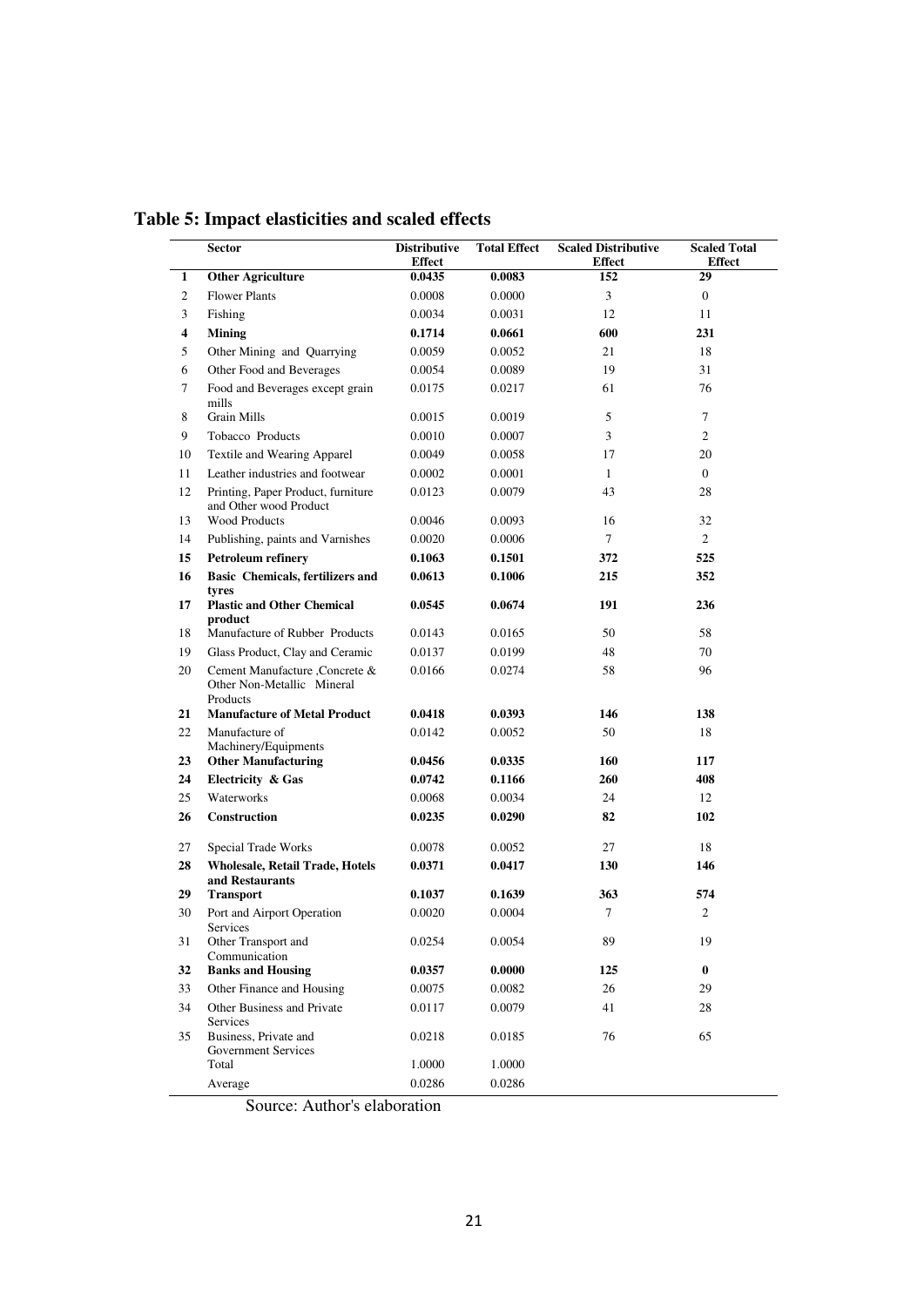| Ranking<br>of Sector | Sector<br>No. | Sector                                            | Distributive<br>Impact | Scaled<br>Distributive<br>Effect | Cumulative<br>Distributive<br>Effect |
|----------------------|---------------|---------------------------------------------------|------------------------|----------------------------------|--------------------------------------|
|                      | 4             | Mining                                            | 0.1714                 | 600                              | 0.17                                 |
| 2                    | 15            | Petroleum Refinery                                | 0.1063                 | 372                              | 0.27                                 |
| 3                    | 29            | <b>Transport</b>                                  | 0.1037                 | 363                              | 0.38                                 |
| 4                    | 24            | Electricity & Gas                                 | 0.0742                 | 260                              | 0.45                                 |
| 5                    | 16            | Basic Chemicals, Fertilizers and<br>Tyres         | 0.0613                 | 215                              | 0.51                                 |
| 6                    | 17            | Plastic and Other Chemical product                | 0.0545                 | 191                              | 0.57                                 |
| 7                    | 23            | Other Manufacturing                               | 0.0456                 | 160                              | 0.61                                 |
| 8                    | 1             | Other Agriculture                                 | 0.0435                 | 152                              | 0.66                                 |
| 9                    | 21            | Manufacture of Metal Product                      | 0.0418                 | 146                              | 0.70                                 |
| 10                   | 28            | Wholesale, Retail Trade, Hotel and<br>Restaurants | 0.0371                 | 130                              | 0.73                                 |
| 11                   | 32            | <b>Banks and Housing</b>                          | 0.0357                 | 125                              | 0.77                                 |

## **Table 6: Ranking of distributive impact**

## **Table 7: Ranking of total impact**

| Ranking<br>of Sector | <b>Sector</b><br>No. | Sector                                            | Total<br>Impact | Scaled<br><b>Total Effect</b> | Cumulative<br><b>Total Effect</b> |
|----------------------|----------------------|---------------------------------------------------|-----------------|-------------------------------|-----------------------------------|
|                      | 29                   | <b>Transport</b>                                  | 0.1639          | 574                           | 0.16                              |
| 2                    | 15                   | Petroleum Refinery                                | 0.1501          | 525                           | 0.31                              |
| 3                    | 24                   | Electricity & Gas                                 | 0.1166          | 408                           | 0.43                              |
| $\overline{4}$       | 16                   | Basic Chemicals, Fertilizers and<br>Tyres         | 0.1006          | 352                           | 0.53                              |
| 5                    | 17                   | Plastic and Other Chemical<br>Product             | 0.0674          | 236                           | 0.59                              |
| 6                    | 4                    | Mining                                            | 0.0661          | 231                           | 0.66                              |
| 7                    | 28                   | Wholesale, Retail Trade, Hotel and<br>Restaurants | 0.0417          | 146                           | 0.70                              |
| 8                    | 21                   | Manufacture of Metal Product                      | 0.0393          | 138                           | 0.74                              |
| 9                    | 23                   | Other Manufacturing                               | 0.0335          | 117                           | 0.77                              |
| 10                   | 26                   | Construction                                      | 0.029           | 102                           | 0.80                              |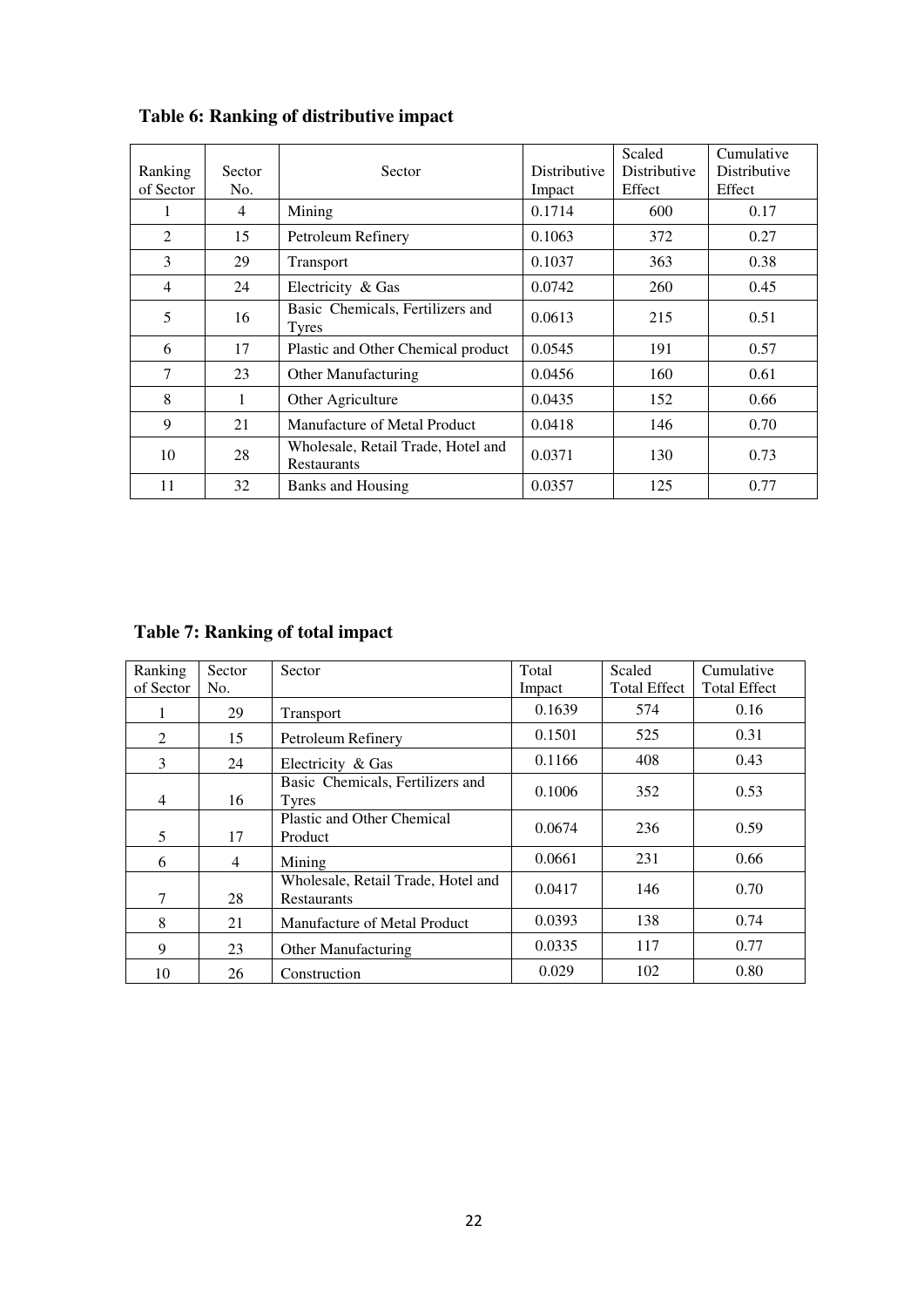| <b>Sector</b>  | <b>Key Sectors</b>                | <b>Dominant</b>     | <b>Policy</b>      | <b>Likely Initiatives for</b> |
|----------------|-----------------------------------|---------------------|--------------------|-------------------------------|
| <b>Codes</b>   | (Primary and Secondary)           | <b>Effect</b>       | <b>Orientation</b> | <b>Carbon Mitigation</b>      |
|                |                                   | $[T = Total]$       | $[Production =$    |                               |
|                |                                   | Effect; $D =$       | $P$ ; Demand =     |                               |
|                |                                   | <b>Distributive</b> | Dd <sub>]</sub>    |                               |
|                |                                   | Effect]             |                    |                               |
| $\overline{4}$ | Mining                            | D                   | <b>Dd</b>          | Reduced subsidies,            |
|                |                                   |                     |                    | Tariff increases,             |
|                |                                   |                     |                    | Behavioral change,            |
|                |                                   |                     |                    | Goal setting, Product         |
|                |                                   |                     |                    | innovations                   |
| 15             | Petroleum Refinery                | T                   | ${\bf P}$          | Incentives for                |
|                |                                   |                     |                    | investments in energy         |
|                |                                   |                     |                    | savings or efficiency         |
| 16             | Basic Chemicals, fertilizers      | T                   | ${\bf P}$          | Incentives for energy         |
|                | and tyres                         |                     |                    | efficiency,                   |
|                |                                   |                     |                    | Energy/emission taxes         |
| 17             | <b>Plastic and Other Chemical</b> | T                   | ${\bf P}$          | Incentives for energy         |
|                | product                           |                     |                    | efficiency,                   |
|                |                                   |                     |                    | Energy/emission taxes         |
| 21             | Manufacture of Metal              |                     | P and Dd           | Mixture of demand and         |
|                | Product                           |                     |                    | supply side strategies        |
| 23             | Other Manufacturing               | $\blacksquare$      | P and Dd           | Mixture of demand and         |
|                |                                   |                     |                    | supply side strategies        |
| 24             | Electricity & Gas                 | T                   | $\mathbf{P}$       | Incentives for                |
|                |                                   |                     |                    | development of REs            |
| 28             | Wholesale, Retail Trade,          | T                   | ${\bf P}$          | Standards, Incentives         |
|                | <b>Hotels and Restaurants</b>     |                     |                    | for energy efficiency         |
| 29             | Transport                         | T                   | ${\bf P}$          | Technology innovation,        |
|                |                                   |                     |                    | Standards, Emission           |
|                |                                   |                     |                    | and/or energy taxes           |
| $\mathbf{1}$   | Agriculture                       | D                   | Dd                 | Behavioral change,            |
|                |                                   |                     |                    | Labeling, Standards           |
| 26             | Construction                      | T                   | ${\bf P}$          | Standards, Labeling,          |
|                |                                   |                     |                    | Emissions and/or              |
|                |                                   |                     |                    | energy taxes                  |
| 32             | <b>Banks and Housing</b>          | D                   | Dd                 | Technology                    |
|                |                                   |                     |                    | innovations, Goal             |
|                |                                   |                     |                    | setting, Behavioral           |
|                |                                   |                     |                    | change, Energy audits,        |
|                |                                   |                     |                    | Labeling                      |

## **Table 8: Key sectors and policy approaches**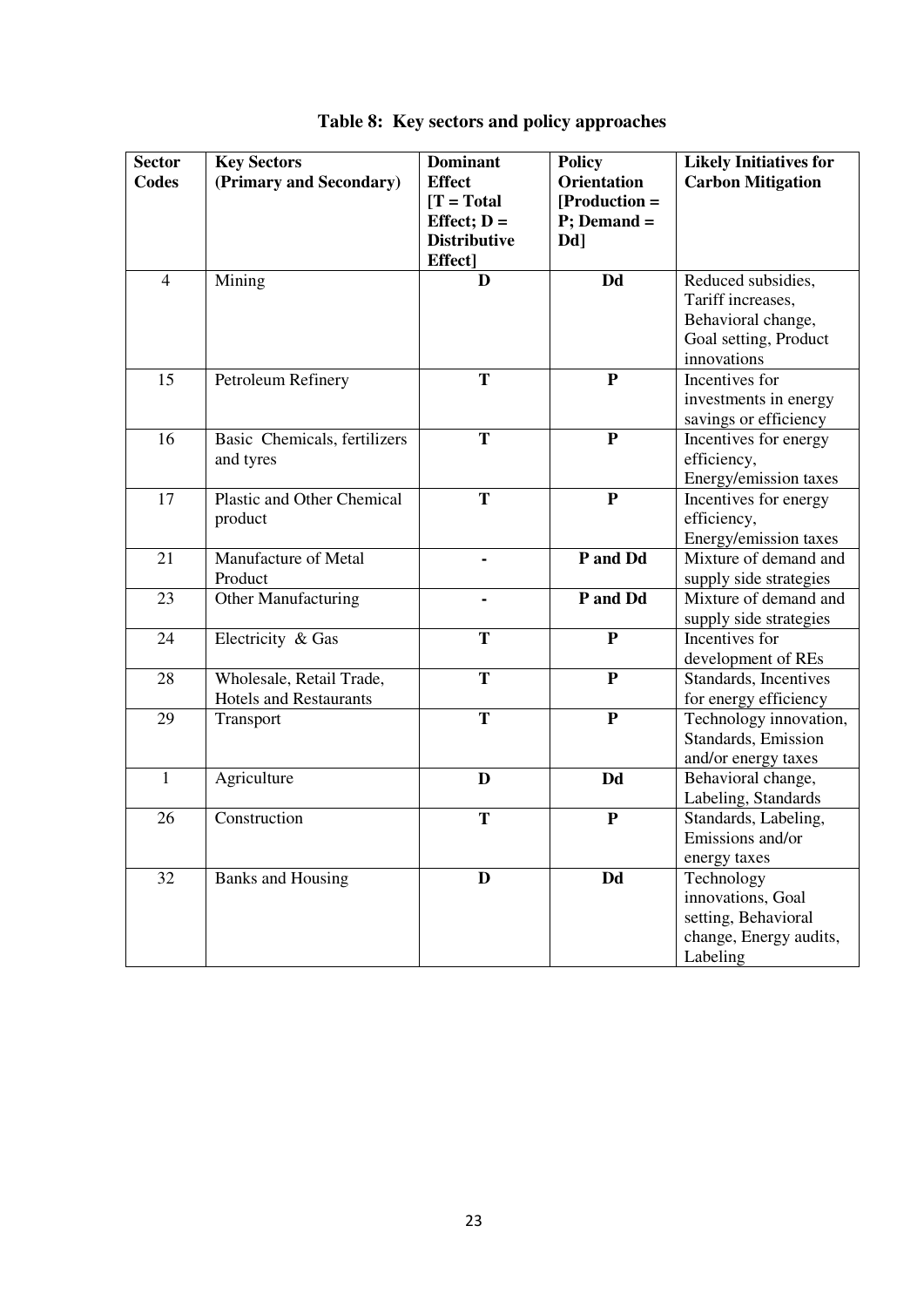### **APPENDICES**

## **Table A-1: Sectoral Aggregation**

| <b>Aggregated Sectors</b>                                                    | <b>New</b><br>Code | <b>Basic Sectors (sector code)</b>                                                                                                                             |
|------------------------------------------------------------------------------|--------------------|----------------------------------------------------------------------------------------------------------------------------------------------------------------|
|                                                                              |                    | Paddy (1), Food Crops (2), Vegetables (3), Fruits (4), Rubber (5), Oil Palm (6),                                                                               |
| Other Agriculture                                                            | $\mathbf{1}$       | Other Agriculture (8), Poultry Farming (9), Other Livestock (10), Forestry and<br>Logging $(11)$ .                                                             |
| <b>Flower Plants</b>                                                         | 2                  | Flower Plants (7)                                                                                                                                              |
| Fishing                                                                      | 3                  | Fishing $(12)$                                                                                                                                                 |
| Mining                                                                       | $\overline{4}$     | Crude Oil and Natural Gas (13), Metal Ore Mining (14)                                                                                                          |
| Other Mining and Quarrying                                                   | 5                  | Stone Clay and Sand Quarrying (15), Other Mining and Quarrying (16)                                                                                            |
|                                                                              |                    | Meat and Meat Production (17), Preservation of Seafood (18), Preservation of<br>Fruits and Vegetables (19), Dairy Production (20), Other Food Processing (21), |
| Other Food and Beverages                                                     | 6                  | Soft Drink (22)<br>Oils and Fats (21), Bakery Products (23), Confectionery (24), Animal Feeds (26),                                                            |
| Food and Beverages Except Grain Mills                                        | 7                  | Wine and Spirit (27)                                                                                                                                           |
| Grain Mills                                                                  | 8                  | Grain Mills (22)                                                                                                                                               |
| Tobacco Products                                                             | 9                  | Tobacco Products (29)                                                                                                                                          |
| Textile and Wearing Apparel                                                  | 10                 | Yarn and Cloth (30), Finishing of Textiles (31), Other Textiles (32), Wearing<br>Apparels (33)                                                                 |
| Leather Industries and Footwear                                              | 11                 | Leather Industries (34), Footwear (35)                                                                                                                         |
| Printing, Paper Product, furniture and Other<br>Wood Product                 | 12                 | Sawmills (36), Other Wood Products (40), Paper Products and Furniture (41),<br>Printing $(43)$                                                                 |
| <b>Wood Products</b>                                                         | 13                 | Plywood and Particle Board (37), Builders' Carpentry and Joinery (38),<br>Wooden and Cane Containers (39)                                                      |
| Publishing, Paints and Varnishes                                             | 14                 | Publishing (42), Paints and Varnishes (47)                                                                                                                     |
| Petroleum Refinery                                                           | 15                 | Petroleum Refinery (44)                                                                                                                                        |
| Basic Chemicals, Fertilizers and Tyres                                       | 16                 | Basic Chemicals (45), Fertilizers (46), Tyres (51)                                                                                                             |
|                                                                              |                    | Pharmaceuticals, Medicinal Chemicals & Botanical Product (48), Soap,<br>Perfumes, Cleaning & Toilet Preparations (49), Other Chemicals Product (50),           |
| Plastic and Other Chemical product                                           | 17                 | Plastics Products (55)                                                                                                                                         |
| Manufacture of Rubber Products                                               | 18                 | Rubber Processing (52), Rubber Gloves (53), Rubber Products (54)                                                                                               |
| Glass Product, Clay and Ceramic                                              | 19                 | Sheet Glass and Glass Products (56), Clay and Ceramic (57)                                                                                                     |
| Cement Manufacture ,Concrete & Other Non<br><b>Metallic Mineral Products</b> | 20                 | Cement, Lime and Plaster (58), Concrete & Other Non-Metallic Mineral<br>Products (59)                                                                          |
|                                                                              |                    | Iron and Steel Products (60), Basic Precious and Non-Ferrous Metals (61),<br>Casting of Metals (62), Structural Metal Products (63), Other Fabricated          |
| Manufacture of Metal Product                                                 | 21                 | Metal Products (64)<br>Industrial Machinery (65), Special Purpose Machinery (67), Electrical                                                                   |
|                                                                              |                    | Machinery and Apparatus (70), TV, Radio Receivers & Transmitters &                                                                                             |
| Manufacture of Machinery/Equipments                                          | 22                 | Associated Goods (75), Motorcycles (81), Other Transport Equipment (83), Other<br>Manufacturing (84)                                                           |
|                                                                              |                    | General Purpose Machinery (66), Domestic Appliances (68), Office,<br>Accounting & Computing Machinery (69), Other Electrical Machinery (71),                   |
|                                                                              |                    | Insulated Wires & Cables (72), Electrical Lamps & Lighting Equipment (73),                                                                                     |
|                                                                              |                    | Semi-Conductor Devices, Tubes and Circuit Boards (74), Medical, Surgical &<br>Orthopedic Appliances (76), Measuring, Checking & Indust. Process Equipt (77),   |
|                                                                              |                    | Optical Instruments and Photographic Equipment (78), Watches and Clocks (79),                                                                                  |
| Other Manufacturing                                                          | 23                 | Motor Vehicles (80), Ships and Boats Building, Bicycles & Invalid Carriages<br>$(82)$ , Recycling $(85)$                                                       |
| Electricity & Gas                                                            | 24                 | Electricity & Gas (86)                                                                                                                                         |
| Waterworks                                                                   | 25                 | Waterworks (87)                                                                                                                                                |
| Construction                                                                 | 26                 | Residential (88), Non - Residential (89), Civil Engineering (90)                                                                                               |
| Special Trade Works                                                          | 27                 | Special Trade Works (91)                                                                                                                                       |
| Wholesale, Retail Trade, Hotel and Restaurants                               | 28                 | Wholesale and Retail Trade (92), Accommodation (93), Restaurants (94)                                                                                          |
| Transport                                                                    | 29                 | Land Transport (95), Water Transport (96), Air Transport (97), Other Transport<br>Services (98)                                                                |
| Port and Airport Operation Services                                          | 30                 | Port and Airport Operation Services (99)                                                                                                                       |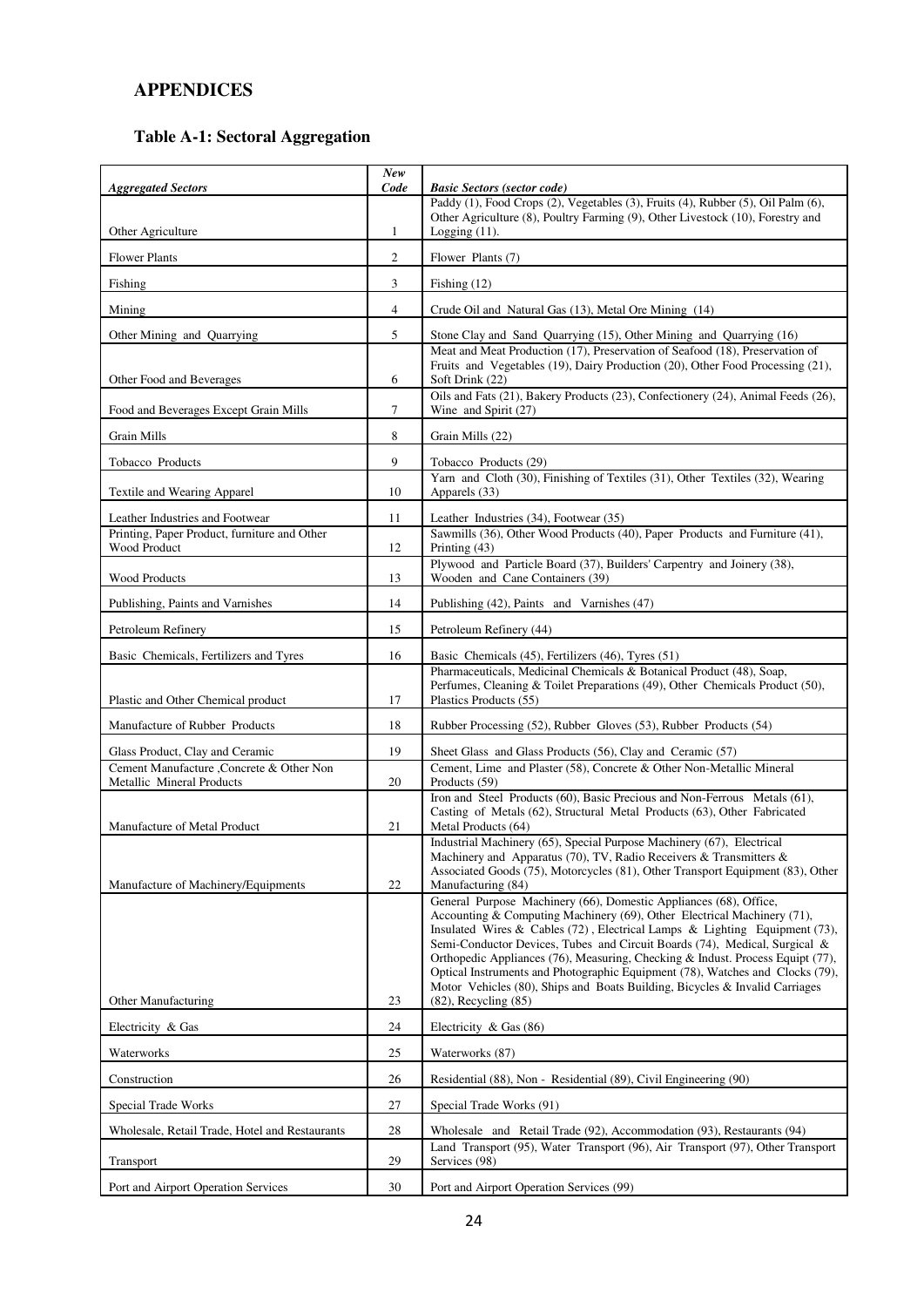| Other Transport and Communication          | 31 | Highway, Bridge & Tunnel Operation Services (100), Communication (101)           |
|--------------------------------------------|----|----------------------------------------------------------------------------------|
| Banks and Housing                          | 32 | Banks (102), Ownership Dwellings (107)                                           |
|                                            |    | Financial Institution (103), Insurance (104), Other Financial Institution (105), |
| Other Finance and Housing                  | 33 | Real Estate (106)                                                                |
|                                            |    | Rental and Leasing (108), Research and Development (110), Professional (111),    |
|                                            |    | Private Non - Profit Institution (118), Amusement and Recreational Services      |
| <b>Other Business and Private Services</b> | 34 | $(119)$ , Other Private Services $(120)$                                         |
|                                            |    | Computer Services (109), Business Services (112), Public Administration (113),   |
|                                            |    | Education (114), Health (115), Defence and Public Order (116), Other Public      |
| Business, Private and Government Services  | 35 | Administration (117).                                                            |

Source: Authors' own aggregation based on the Malaysian 2005 Input-Output table.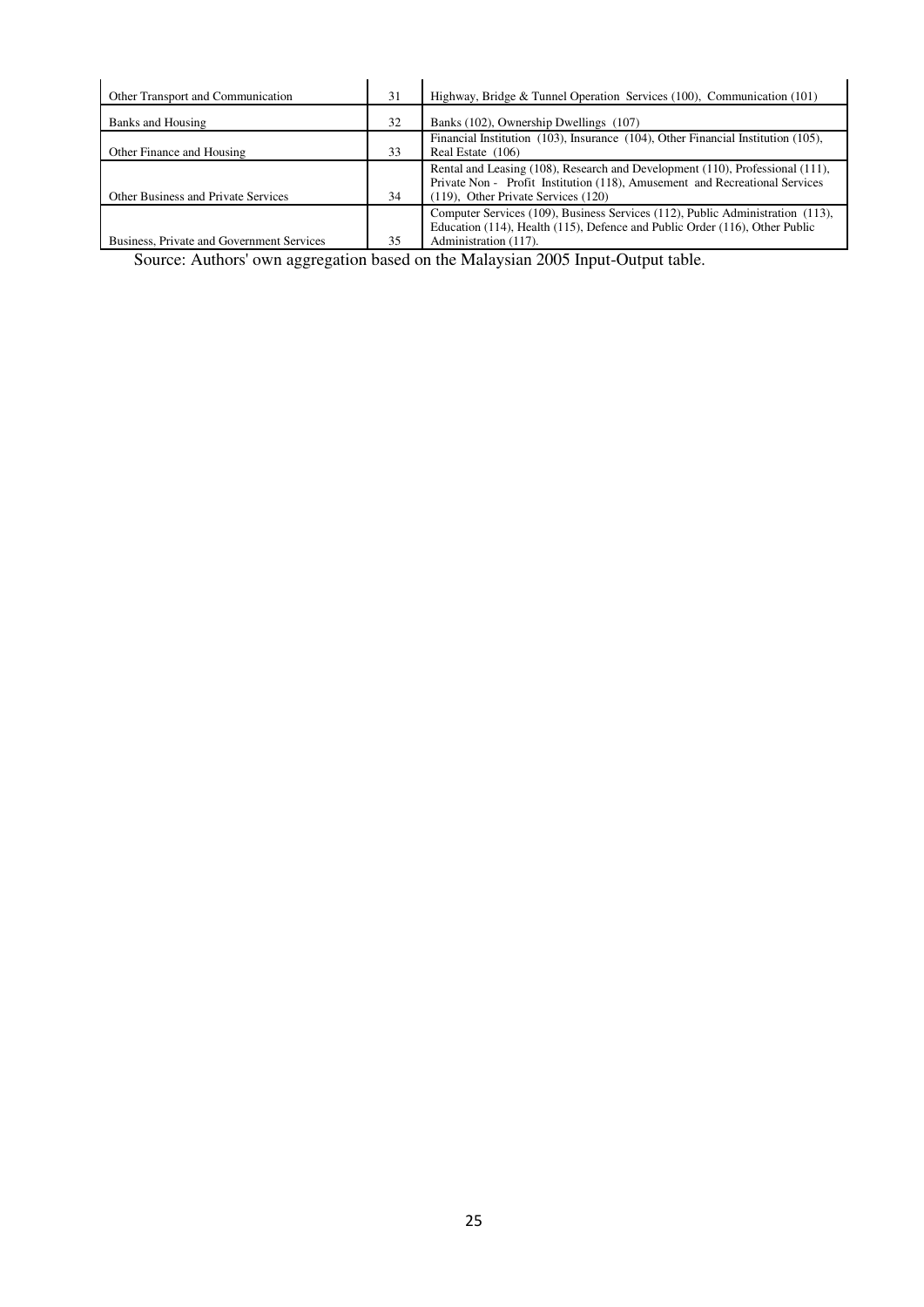| Type of fuel                 | Average price                                 | CO <sub>2</sub> Emission | Source                                 | Adjusted unit for density at |
|------------------------------|-----------------------------------------------|--------------------------|----------------------------------------|------------------------------|
|                              | RM (unit)                                     | Factor                   |                                        | $30^0$ C                     |
| Manufacture of Charcoal      | 91 (tone) $*$                                 | $2361$ (kg/tonne)        | S.C. Bhattacharya et al, (2002)        |                              |
| Crude oil                    | 57.15 (barrel $**$ )                          | $431.7$ (kg/barrel)      | From Appendix H of the instructions to |                              |
|                              |                                               |                          | Form EIA-1605                          |                              |
| <b>Natural Gas</b>           | 25.55 (SCF)#                                  | 55555.56                 | <b>ICBE</b>                            |                              |
|                              |                                               | (kg/SCF)                 |                                        |                              |
| Kerosene                     | 1941 (tonne) $\wedge$                         | $2.55$ (kg/Liter)        | <b>ICBE</b>                            | tonne = $1273$ liter         |
| Liquefied Petroleum Gas      | $1649$ (tonne) <sup><math>\wedge</math></sup> | $1.59$ (kg/Liter)        | <b>ICBE</b>                            | 1 tonne = $1835$ liter       |
| Fuel Oil (distillate)        | $1389$ (tonne) <sup><math>\wedge</math></sup> | $2.66$ (kg/Liter)        | www.epa.gov/appdstar/pdf/brochure.pdf  | 1 tonne = $1051$ liter       |
|                              |                                               |                          |                                        |                              |
| Diesel                       | $1814$ (tonne) <sup><math>\wedge</math></sup> | $2.73$ (kg/Liter)        | <b>ICBE</b>                            | 1 tonne = $1159$ liter       |
| ATF&AV GAS                   | $1814$ (tonne) <sup><math>\wedge</math></sup> | $2.18$ (kg/Liter)        | www.epa.gov/appdstar/pdf/brochure.pdf  | 1 tonne = $1412$ liter       |
|                              |                                               |                          |                                        |                              |
|                              |                                               |                          | <b>ICBE</b>                            | 1 tonne = $1356$ liter       |
| Gasoline (Motor Spirits)     | $1857$ (tonne) <sup><math>\wedge</math></sup> | $2.31$ (kg/Liter)        |                                        |                              |
| Processing of nuclear fuel   |                                               | $\theta$                 | Zarina Ab Muis <sup>1</sup>            |                              |
| Production, collection and   | $0.23$ (Kwh) <sup><math>\wedge</math></sup>   | $0.61$ (kg/Kwh)          | <b>CCIC</b>                            |                              |
| distribution of electricity  |                                               |                          |                                        |                              |
| Steam and hot water supply   |                                               | $\boldsymbol{0}$         |                                        |                              |
| Collection, purification and |                                               | $\overline{0}$           |                                        |                              |
| distribution of water        |                                               |                          |                                        |                              |
|                              |                                               |                          |                                        |                              |

#### **Table A-2: Average Prices, CO2 Emission Factor and Adjusted Unit for Different Kind of Fuels**

**\***ITC calculations based on COMTRADE statistics (USD is converted to RM)

\*\* PETRONAS

# Calculated from data given by DOS and EIA

^ Calculated from data given by DOS and oil industry conversions

 $1$  DOS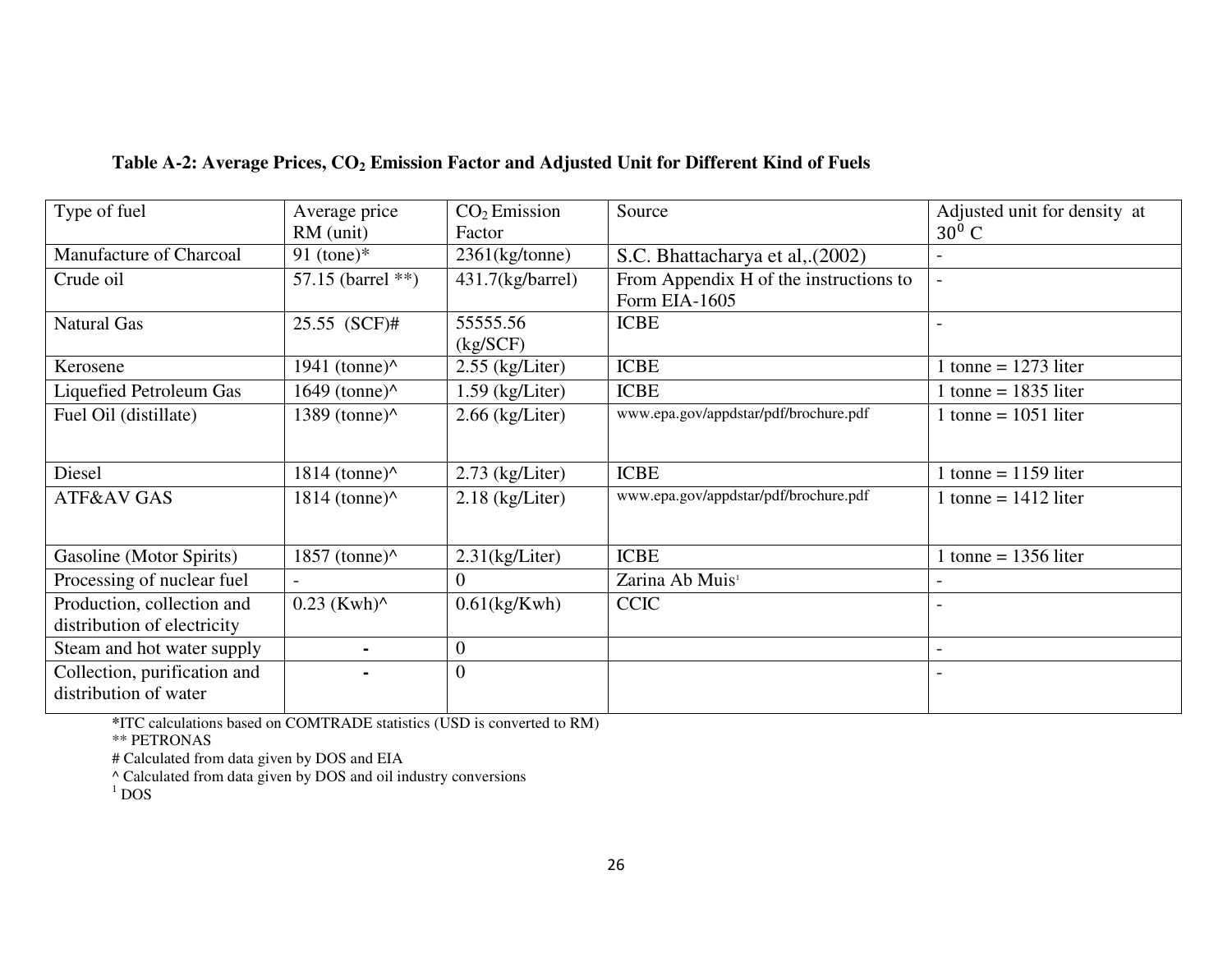| $\mathbf{1}$<br>$\mathbf{1}$<br>1<br>1<br>$\mathbf{1}$<br>1<br>$\mathbf{1}$<br>1<br>1<br>1<br>1<br>$\left( \frac{1}{2} \right)$<br>$\left(\begin{array}{c} 1 \end{array}\right)$<br>$\mathbf{1}$<br>$\mathbf{1}$<br>1<br>$\mathbf{1}$<br>1<br>1<br>1<br>1<br>$\mathbf{1}$<br>$\overline{1}$<br>1<br>1<br>1<br>1<br>1<br>1<br>1<br>1<br>1<br>1<br>1<br>1<br>1<br>1<br>$\mathbf{1}$<br>13<br>1<br>$\mathbf{1}$<br>1<br>1<br>1<br>1<br>1<br>1<br>15<br>1<br>$\mathbf{1}$<br>1<br>1<br>1<br>1<br>$\mathbf{1}$<br>$\mathbf{1}$<br>1<br>1<br>1<br>1<br>18<br>1<br>1<br>1<br>$\mathbf{1}$<br>1<br>1<br>$\mathbf{1}$<br>1<br>21<br>$\mathbf{1}$<br>1<br>1<br>1<br>$\mathbf{1}$<br>1<br>1<br>1<br>$\mathbf{1}$<br>1<br>1<br>$\overline{1}$<br>1<br>23<br>1<br>1<br>$\mathbf{1}$<br>1<br>$\mathbf{1}$<br>1<br>$\mathbf{1}$<br>1<br>$\mathbf{1}$<br>24<br>1<br>25<br>$\mathbf{1}$<br>$\mathbf{1}$<br>26<br>1<br>27<br>1<br>1<br>$\overline{1}$<br>1<br>1<br>1<br>28<br>1<br>$\mathbf{1}$<br>$\mathbf{1}$<br>1<br>1<br>1<br>29<br>$\mathbf{1}$<br>30<br>1<br>1<br>1<br>31<br>$\mathbf{1}$<br>$\mathbf{1}$<br>1<br>32<br>1<br>1<br>1<br>1<br>1<br>33<br>$\overline{1}$<br>34<br>1<br>1<br>1<br>$\mathbf{1}$<br>35<br>1<br>19<br>18<br>20<br>18<br>13<br>18<br>11 |
|-----------------------------------------------------------------------------------------------------------------------------------------------------------------------------------------------------------------------------------------------------------------------------------------------------------------------------------------------------------------------------------------------------------------------------------------------------------------------------------------------------------------------------------------------------------------------------------------------------------------------------------------------------------------------------------------------------------------------------------------------------------------------------------------------------------------------------------------------------------------------------------------------------------------------------------------------------------------------------------------------------------------------------------------------------------------------------------------------------------------------------------------------------------------------------------------------------------------------------------------------------|
|                                                                                                                                                                                                                                                                                                                                                                                                                                                                                                                                                                                                                                                                                                                                                                                                                                                                                                                                                                                                                                                                                                                                                                                                                                                     |
|                                                                                                                                                                                                                                                                                                                                                                                                                                                                                                                                                                                                                                                                                                                                                                                                                                                                                                                                                                                                                                                                                                                                                                                                                                                     |
|                                                                                                                                                                                                                                                                                                                                                                                                                                                                                                                                                                                                                                                                                                                                                                                                                                                                                                                                                                                                                                                                                                                                                                                                                                                     |
|                                                                                                                                                                                                                                                                                                                                                                                                                                                                                                                                                                                                                                                                                                                                                                                                                                                                                                                                                                                                                                                                                                                                                                                                                                                     |
|                                                                                                                                                                                                                                                                                                                                                                                                                                                                                                                                                                                                                                                                                                                                                                                                                                                                                                                                                                                                                                                                                                                                                                                                                                                     |
|                                                                                                                                                                                                                                                                                                                                                                                                                                                                                                                                                                                                                                                                                                                                                                                                                                                                                                                                                                                                                                                                                                                                                                                                                                                     |
|                                                                                                                                                                                                                                                                                                                                                                                                                                                                                                                                                                                                                                                                                                                                                                                                                                                                                                                                                                                                                                                                                                                                                                                                                                                     |
|                                                                                                                                                                                                                                                                                                                                                                                                                                                                                                                                                                                                                                                                                                                                                                                                                                                                                                                                                                                                                                                                                                                                                                                                                                                     |
|                                                                                                                                                                                                                                                                                                                                                                                                                                                                                                                                                                                                                                                                                                                                                                                                                                                                                                                                                                                                                                                                                                                                                                                                                                                     |
|                                                                                                                                                                                                                                                                                                                                                                                                                                                                                                                                                                                                                                                                                                                                                                                                                                                                                                                                                                                                                                                                                                                                                                                                                                                     |
|                                                                                                                                                                                                                                                                                                                                                                                                                                                                                                                                                                                                                                                                                                                                                                                                                                                                                                                                                                                                                                                                                                                                                                                                                                                     |
|                                                                                                                                                                                                                                                                                                                                                                                                                                                                                                                                                                                                                                                                                                                                                                                                                                                                                                                                                                                                                                                                                                                                                                                                                                                     |
|                                                                                                                                                                                                                                                                                                                                                                                                                                                                                                                                                                                                                                                                                                                                                                                                                                                                                                                                                                                                                                                                                                                                                                                                                                                     |
|                                                                                                                                                                                                                                                                                                                                                                                                                                                                                                                                                                                                                                                                                                                                                                                                                                                                                                                                                                                                                                                                                                                                                                                                                                                     |
|                                                                                                                                                                                                                                                                                                                                                                                                                                                                                                                                                                                                                                                                                                                                                                                                                                                                                                                                                                                                                                                                                                                                                                                                                                                     |
|                                                                                                                                                                                                                                                                                                                                                                                                                                                                                                                                                                                                                                                                                                                                                                                                                                                                                                                                                                                                                                                                                                                                                                                                                                                     |
|                                                                                                                                                                                                                                                                                                                                                                                                                                                                                                                                                                                                                                                                                                                                                                                                                                                                                                                                                                                                                                                                                                                                                                                                                                                     |
|                                                                                                                                                                                                                                                                                                                                                                                                                                                                                                                                                                                                                                                                                                                                                                                                                                                                                                                                                                                                                                                                                                                                                                                                                                                     |
|                                                                                                                                                                                                                                                                                                                                                                                                                                                                                                                                                                                                                                                                                                                                                                                                                                                                                                                                                                                                                                                                                                                                                                                                                                                     |
|                                                                                                                                                                                                                                                                                                                                                                                                                                                                                                                                                                                                                                                                                                                                                                                                                                                                                                                                                                                                                                                                                                                                                                                                                                                     |
|                                                                                                                                                                                                                                                                                                                                                                                                                                                                                                                                                                                                                                                                                                                                                                                                                                                                                                                                                                                                                                                                                                                                                                                                                                                     |
|                                                                                                                                                                                                                                                                                                                                                                                                                                                                                                                                                                                                                                                                                                                                                                                                                                                                                                                                                                                                                                                                                                                                                                                                                                                     |
|                                                                                                                                                                                                                                                                                                                                                                                                                                                                                                                                                                                                                                                                                                                                                                                                                                                                                                                                                                                                                                                                                                                                                                                                                                                     |
|                                                                                                                                                                                                                                                                                                                                                                                                                                                                                                                                                                                                                                                                                                                                                                                                                                                                                                                                                                                                                                                                                                                                                                                                                                                     |
|                                                                                                                                                                                                                                                                                                                                                                                                                                                                                                                                                                                                                                                                                                                                                                                                                                                                                                                                                                                                                                                                                                                                                                                                                                                     |
|                                                                                                                                                                                                                                                                                                                                                                                                                                                                                                                                                                                                                                                                                                                                                                                                                                                                                                                                                                                                                                                                                                                                                                                                                                                     |
|                                                                                                                                                                                                                                                                                                                                                                                                                                                                                                                                                                                                                                                                                                                                                                                                                                                                                                                                                                                                                                                                                                                                                                                                                                                     |
|                                                                                                                                                                                                                                                                                                                                                                                                                                                                                                                                                                                                                                                                                                                                                                                                                                                                                                                                                                                                                                                                                                                                                                                                                                                     |
|                                                                                                                                                                                                                                                                                                                                                                                                                                                                                                                                                                                                                                                                                                                                                                                                                                                                                                                                                                                                                                                                                                                                                                                                                                                     |
|                                                                                                                                                                                                                                                                                                                                                                                                                                                                                                                                                                                                                                                                                                                                                                                                                                                                                                                                                                                                                                                                                                                                                                                                                                                     |
|                                                                                                                                                                                                                                                                                                                                                                                                                                                                                                                                                                                                                                                                                                                                                                                                                                                                                                                                                                                                                                                                                                                                                                                                                                                     |
|                                                                                                                                                                                                                                                                                                                                                                                                                                                                                                                                                                                                                                                                                                                                                                                                                                                                                                                                                                                                                                                                                                                                                                                                                                                     |
|                                                                                                                                                                                                                                                                                                                                                                                                                                                                                                                                                                                                                                                                                                                                                                                                                                                                                                                                                                                                                                                                                                                                                                                                                                                     |
|                                                                                                                                                                                                                                                                                                                                                                                                                                                                                                                                                                                                                                                                                                                                                                                                                                                                                                                                                                                                                                                                                                                                                                                                                                                     |
| 10 11 12 13 14 15<br>16<br>17  18  19  20<br>21 22 23<br>35<br>2<br>3<br>5<br>6<br>8<br>9<br>24  25  26  27  28<br>30<br>33<br>34<br>29<br>- 31<br>32<br>4                                                                                                                                                                                                                                                                                                                                                                                                                                                                                                                                                                                                                                                                                                                                                                                                                                                                                                                                                                                                                                                                                          |

## Table A-3: Relevant elasticities with rounded values of  $E_{ij}^{\nu} > 0.001$  as filter